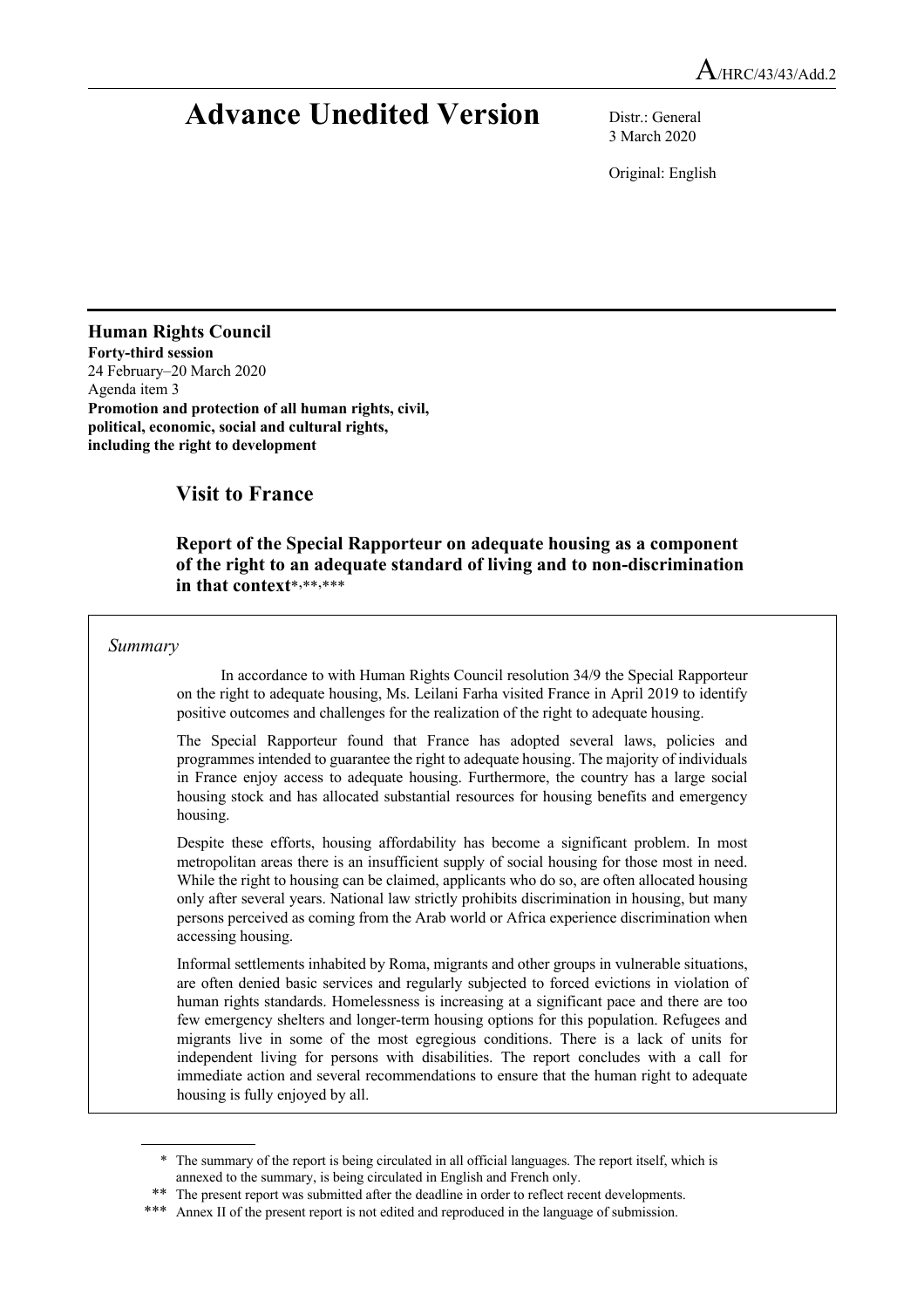## Annex

# Report of the Special Rapporteur on adequate housing as a<br>component of the right to an adequate standard of living and to non-discrimination in that context on her visit to France

 $\sim$ 

## Contents

|                 |  | Page |
|-----------------|--|------|
|                 |  | 3    |
|                 |  | 3    |
| А.              |  | 3    |
| <b>B.</b>       |  | 4    |
|                 |  | 5    |
| A.              |  | 5    |
| <b>B.</b>       |  | 5    |
| $\mathcal{C}$ . |  | 6    |
| D.              |  | 7    |
| E.              |  | 8    |
| $F_{\rm c}$     |  | 9    |
| G.              |  | 10   |
|                 |  | 11   |
| A.              |  | 11   |
| B.              |  | 13   |
| $\mathcal{C}$ . |  | 15   |
|                 |  | 15   |
|                 |  | 17   |
|                 |  |      |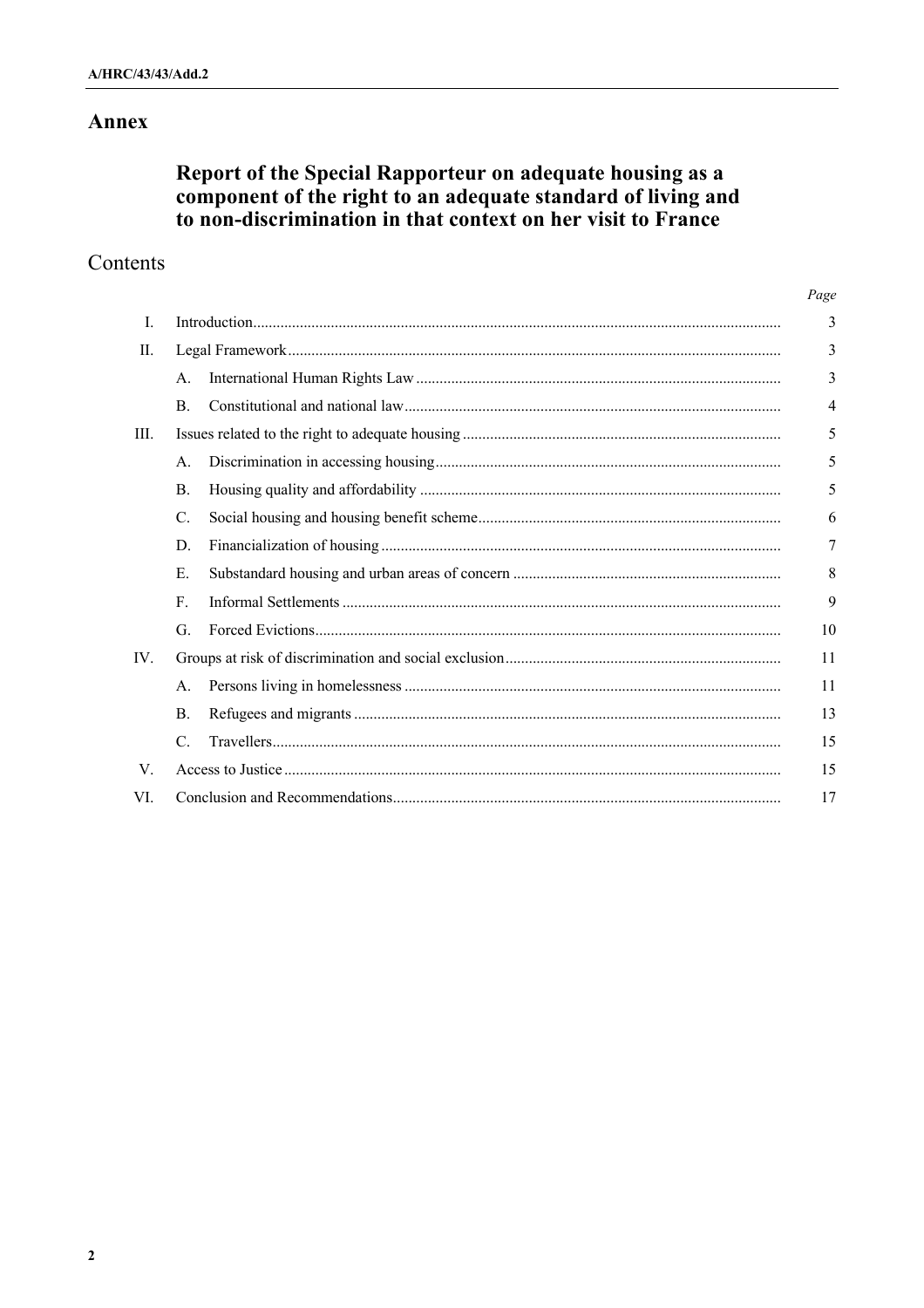## **I. Introduction**

1. The Special Rapporteur on the right to housing and non-discrimination in this context, Leilani Farha, visited France from 2 to 12 April 2019 at the invitation of the Government. The purpose of her visit was to identify positive outcomes and existing challenges for the realisation of the right to adequate housing in the country.

2. The Special Rapporteur thanks France for its invitation and its cooperation during the visit. She also thanks all of the interlocutors including government officials, mayors, lawyers, and civil society representatives for the fruitful discussions and the sharing of information.<sup>1</sup> She warmly thanks those individuals and families she met living in various degrees of inadequate housing or in situations of homelessness who shared their personal experiences with her.

3. The Republic of France has in many ways embraced the right to adequate housing, having adopted a number of ambitious housing laws and policies. Most notable is the fact that the right to adequate housing is both enforceable and justiciable. Despite France's frontrunner in this regard, for a number of groups the right to adequate housing has become increasingly under threat..

4. In many metropolitan regions, for example, those who claim their right to housing in court have to wait for years before accessing adequate housing. The country has one of the largest social housing stocks, yet social housing is scant for those most in need, forcing the most vulnerable to turn to the lowest echelons of the private market often owned by 'slumlords'. Discrimination against marginalized groups is frequently reported in the private housing market. Homelessness is on the rise, and informal settlements with deplorable conditions are growing in size and number.

5. While living standards in France have drastically improved in the last 50 years for a majority of the population, the poverty rate has stalled at 14%, and extreme poverty is on the rise. While most people in France enjoy a high standard of living, approximately 6 percent of the population are estimated to live in substandard housing and about 18 percent of the population find themselves in a vulnerable situation due to increasing housing costs. An impressive and widely known national hotline - "115" – allows people in homelessness or dire housing conditions to call and seek immediate assistance, but due to the volume of calls in Paris, for example, less than a third of the calls are answered. There is an unconditional right to shelter, regardless of administrative status, but shelters are at capacity. Despite significant efforts to prevent and reduce homelessness, the number of people living on the streets, in shelters, social hotels or in substandard housing continue to rise. In light of these challenges, a number of those with whom the Rapporteur met were questioning whether the right to housing has become merely rhetoric.

6. As the  $7<sup>th</sup>$  largest economy in the world, with a long tradition of social housing and human rights, it is difficult to justify the housing conditions experience by the most vulnerable in France. Although faced with a growing housing crisis which is as well a human rights crisis, France cut spending for the housing allowance of social housing tenants by 1.5 billion Euro in 2017, incentivized the selling off of social housing units, and increased taxes for social housing providers which may curb their ability to develop much needed housing. The Special Rapporteur encourages the Government of France to reverse this course and strengthen its commitment to the right to adequate housing.

## **II. Legal Framework**

#### **A. International Human Rights Law**

5. France has ratified most international human rights treaties including the International Covenant on Economic, Social and Cultural Rights, which sets out the right to adequate housing in Article 11, and its Optional Protocol allowing individuals to submit complaints

<sup>&</sup>lt;sup>1</sup> See Annex.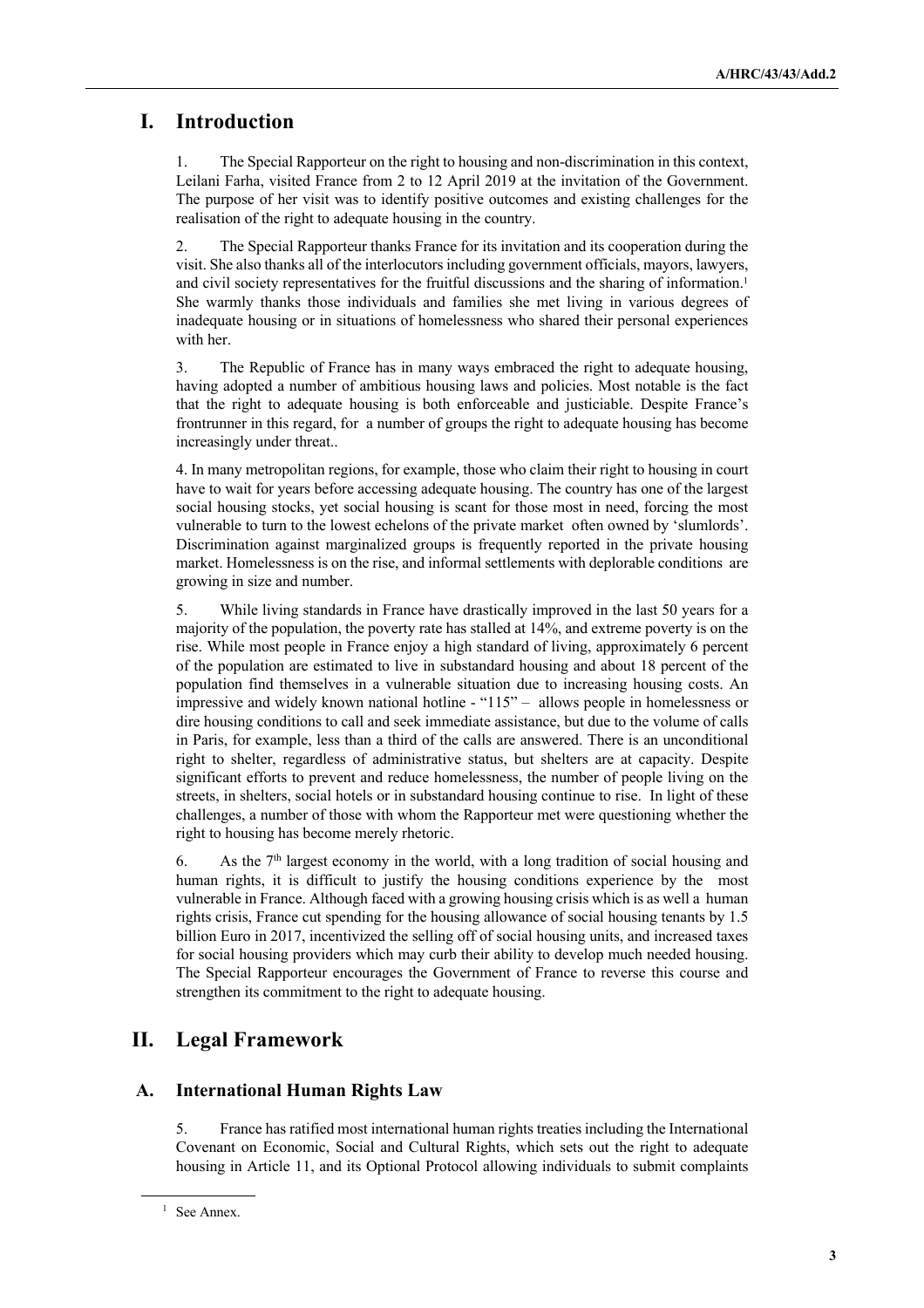after the exhaustion of domestic remedies. According to the Covenant, France has the obligation to progressively realize the right to adequate housing through reasonable measures, using maximum available resources. The right to adequate housing should not be interpreted narrowly such as merely having a roof over one's head; rather, it should be seen as the right to live somewhere in security, peace and dignity. The following characteristics are necessary for housing to be adequate: (a) legal security of tenure; (b) availability of services, materials and infrastructure; (c) affordability; (d) habitability; (e) accessibility; (f) location; (g) cultural adequacy.<sup>2</sup> Furthermore, States are prohibited under international human rights law from taking retrogressive measures, meaning that France should not take backward steps with respect to the realization of the right to housing.

6. France has signed and ratified the European Social Charter, which guarantees the right to housing in Article 31 and in 1999 ratified the Additional Protocol to the European Social Charter which allows social partners and non-governmental organizations to lodge collective complaints.

7. France has committed to the Sustainable Development Goals, Target 11.1 of which requires France to end homelessness, and ensure access for all to adequate, safe and affordable housing and to upgrade informal settlements with basic services by 2030.3

#### **B. Constitutional and national law**

8. There is no explicit reference to the right to adequate housing in the Constitution. However, in a 1995 decision, the Constitutional Council of France confirmed that "the opportunity for everyone to have decent housing is an objective with the force of constitutional law" and "that it is for Parliament and the Government to determine, in accordance with their respective remits, arrangements for achieving this objective."4

9. The right to adequate housing and its principles have been incorporated into several national laws. The 1989 Tenancy Act specifies that the right to housing is a fundamental right and specifies that property owners shall provide their tenants with decent housing that does not jeopardize physical safety and health and that meets minimum energy efficiency and habitability standards. The 1990 Right to Housing Act states that "[s]ecuring the right to housing is a duty of solidarity for the entire nation."5 The 1998 Anti-Exclusion Act underlines that combating exclusion based on the principle of equal dignity for all human beings is a national policy priority and the Act is intended to ensure all levels and governments contribute to universal access to fundamental rights including housing.6

10. In 2007, France adopted a law establishing an enforceable right to housing known as the *Droit à un Logement Opposable* (DALO).7 The DALO law is a considerable achievement towards making the right to housing justiciable. According to the law, a right to housing claim can be initiated through an amicable procedure when an individual or family is living in in homelessness, shelters or temporary accommodations; facing eviction; living in dangerous, sub-standard, or over crowded housing; of very low income; or where the household is considered 'priority' and has been on a waiting list for social housing for an unreasonable time. French nationals and all persons with a valid residency permit can file applications under the DALO law after having submitted a request for social housing. If the State is unable to offer them a social housing unit within six months, litigation can be initiated.

11. The DALO law also establishes an unconditional right to emergency accommodation for all persons in need, including those who do not have a valid residency permit. Article L.345-2-2 of the Social Action and Family Code, specifies that all persons in situation of

<sup>2</sup> General Comment No. 4 of the CESCR.

<sup>3</sup> See A/HRC/34/51.

<sup>4</sup> Decision No. 94-359 DC of 19 January 1995.

<sup>5</sup> Article 1 of No. 89-462 of 6 July 1989 and Article 1 of Act No. 90-449 of 31 May 1990.

<sup>6</sup> Article 1 of Anti-Exclusion Act, No. 98-657 of 29 July 1998, codifying Article L.115-2 of the Social and Family Action Code.

<sup>7</sup> Law No. 2007-290 from 5 Mars 2007.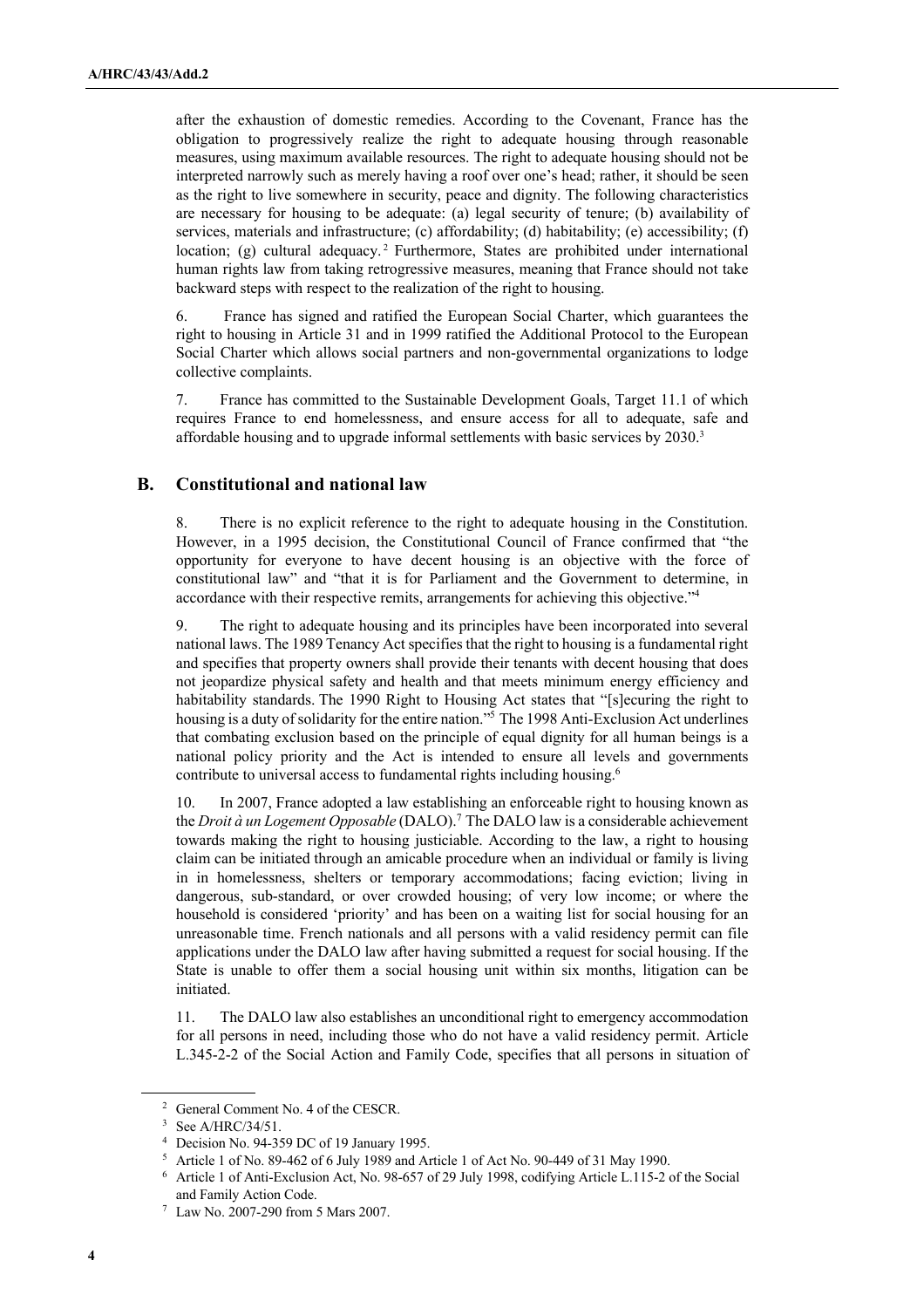homelessness who are in medical, psychological or social distress, should have access to emergency accommodation at any time. Such emergency accommodation must conform with the principle of human dignity and guarantee the security of the person and their personal effects. The law also states that those who receive emergency accommodation should benefit from personalized support to ensure long-term housing.<sup>8</sup>

12. The right to access emergency accommodation is also enforceable before national administrative courts. Persons without a valid immigration status are, however, excluded from the right to claim accommodation in institutions providing longer-term temporary housing.

## **III. Issues related to the right to adequate housing**

#### **A. Discrimination in accessing housing**

13. The Tenant Law prohibits discrimination based on place of origin, sex, sexual orientation or gender identity, family situation, physical appearance, or age when requesting to rent an apartment or home.<sup>9</sup> Landlords that use discriminatory criteria to disqualify prospective tenants can be sanctioned with a fine or imprisonment.<sup>10</sup>

14. The Defender of Rights carried out a survey in 2016 which identified clear patterns of discrimination in the private housing market. The study found that French nationals and those perceived as "white" were twice as likely to find a home within one year of commencing their search, as compared to immigrants and those perceived as "Arab" or "black". Discrimination also affects larger families and single parent families, for whom it takes significantly longer to be able rent a home than it does for single couples.<sup>11</sup> Almost half of respondents in the study believed that there is "often" or "very often" discrimination in accessing housing. Of those who considered themselves victims of discrimination, only 11 per cent filed complaints. Among the reasons cited for not filing a complaint were that it would not serve any purpose, it was not worth the effort, there was a lack of proof, or they lacked trust in the justice system.<sup>12</sup>

16. Discrimination in housing is also experienced by persons with disabilities, many of whom are unable to access the psycho-social supports necessary for independent living or who cannot find an accessible unit to accommodate their physical disability. The Special Rapporteur regretfully observes that this situation will only deteriorate further under the amended ELAN law which reduced accessibility requirements for new build multi-storey houses from 100% to just 20%. The Special Rapporteur considers this a retrogressive measure, as it will decrease the supply of homes, built despite an existing shortage of adapted housing. This measure is also not in keeping with article 19 of the Convention of the Rights of Persons with Disabilities and as well articles 3 and 11 of the International Covenant on Economic, Social and Cultural Rights.

#### **B. Housing quality and affordability**

17. Housing quality has significantly improved since 1978. The average living space increased from 30.7 square meter per person in 1978 to 40.3 square meters per person in 2013, and while over 25% of housing lacked sanitation facilities in the 1978, today this is under one per cent. 13

<sup>8</sup> Article L. 345-2-3.

<sup>&</sup>lt;sup>9</sup> Article 1 of the Law to improve tenancy arrangements, form 6 July 1989.

<sup>&</sup>lt;sup>10</sup> See Articles 225-1 and 225-2 of the Penal Code.

<sup>&</sup>lt;sup>11</sup> Défenseur des Droits, Enquête sur l'accès aux droits, les discriminations dans l'accès au logement, volume 5.

<sup>12</sup> Ibid.

<sup>13</sup> INSEE, les conditions du logement, p. 141t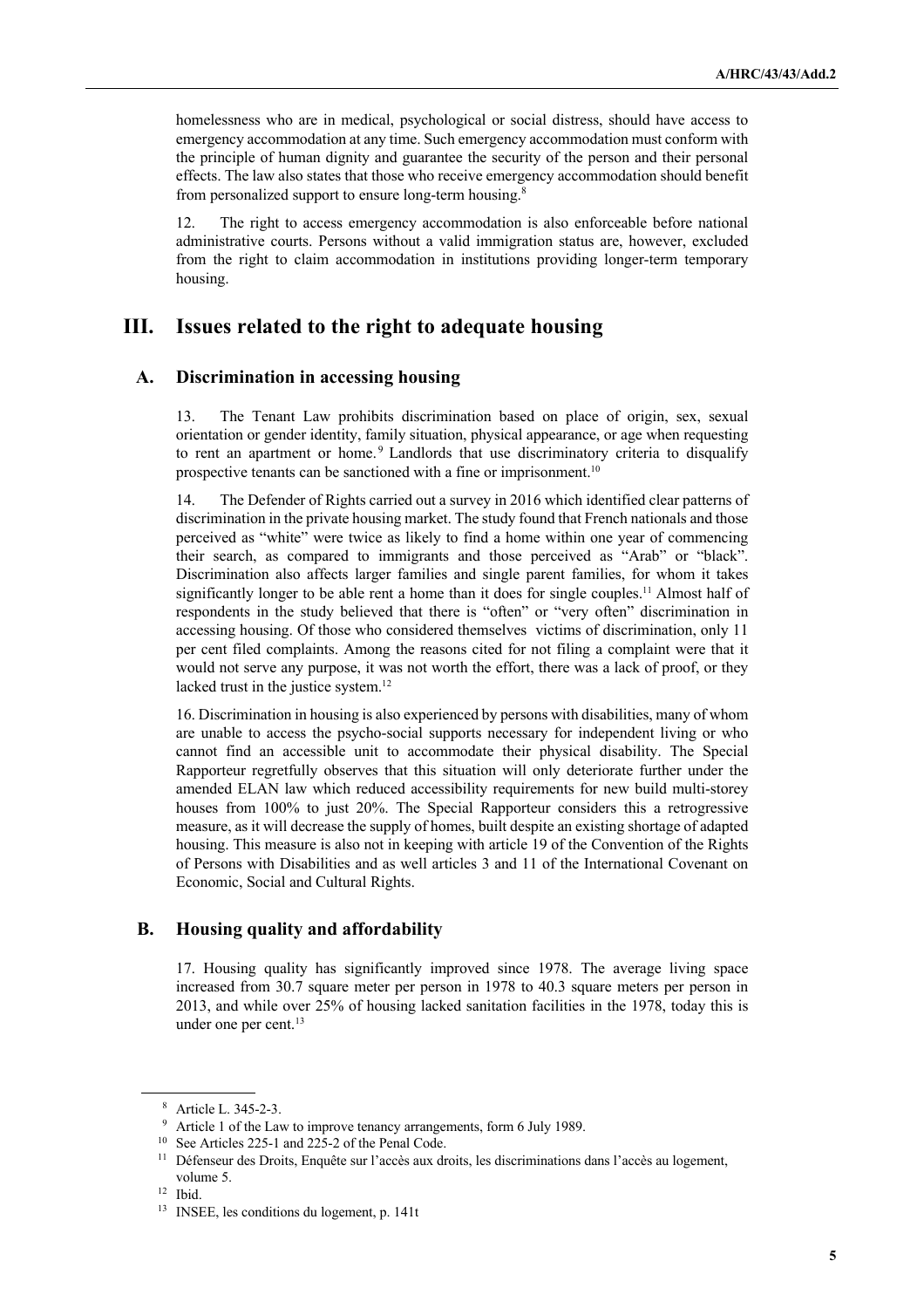18. Despite these gains, households in the lowest income bracket are more likely to suffer substandard housing conditions.Overcrowding affects 16.9 per cent of all residents living in social housing, 20 per cent of single parent household, and 25 per cent of all immigrant households.<sup>14</sup> Energy Poverty increased between 2002 and 2013, reaching a rate of 20.4 percent of all households.<sup>15</sup>

19. The Special Rapporteur is particularly concerned about housing affordability. Between 2007 and 2017, housing costs for poor households adjusted per inflation increased by 33.3 percent, posing a serious burden, particularly for those without access to social housing. Low-income households renting in the private market already spend over 40 percent of their income on housing.16 16.8 percent of all poor households face rent or mortgage payment arrears.<sup>17</sup>

20. In contrast, housing costs for the most affluent have increased only marginally. 85 percent of the richest quarter of society live in a dwelling which they own; and less than half pay mortgages. Those homeowners that have already paid their mortgage spend only 6.7 percent of their income on housing and are thus able to accumulate further wealth.18 In turn, despite France's long tradition of social housing, homeownership has become a leading determinant of inequality.

#### **C. Social housing and housing benefit scheme**

21. Social housing in France is not targeted solely at the lowest income earners. It has been estimated that one in every two citizens have lived in social housing once in their life. In 2018, 18 percent of the population lived in social housing, provided by 550 social housing organizations. Since 2000 municipalities with more than 3,500 inhabitants are legally obliged to ensure that at least 25% of all housing stock is social housing.19 This obligation, however, is often ignored by municipalities because the fine for non-compliance is low. To remedy this, the Government raised the penalty in 2013 with limited success.

22. One third of households living in social housing have an income below the official poverty line, and single parent families are overrepresented. Approximately 33 per cent of the social housing stock is located in 1,300 urban priority areas known as Quartier Prioritaire de la politique de la ville (QPVs). These areas are identified by their concentration of lowincome households, as measured by the census.

23. Social housing rents are 40 percent lower than on the private market, creating high demand as private housing has become increasingly unaffordable. In 2017 there were over 2 million open requests. An applicant spends an average of nearly two years on a waiting list until they receive a housing unit, but waiting time varies drastically by region: in Paris, the average waiting time is 40 months.20

24. Sixty-six per cent of applicants for social housing fall in the lowest income category, making them eligible only for units designated for low-income households. However, only 4 per cent of total units fall into this category. <sup>21</sup> The Special Rapporteur welcomes that the Government has increased construction of social housing units for the most marginalized (PLAI) to 32,727 units in 2018. While an important step, this increase will still not meet the current demand.

25. The shortage of social housing units for the most disadvantaged is undermining the right to housing law (DALO). Of the 950,000 applicants since the DALO law came into force on 1 January 2008, 270,000 households were identified as priority cases for accessing

<sup>14</sup> Ibid., p. 143-145.

<sup>&</sup>lt;sup>15</sup> Observatoire National de la Pauvreté Energique, La précarité énergique à la lumière de l'enquête national logement 2013. Novembre 2016, p.5-6.<br><sup>16</sup> INSEE, p. 161, low-income households refer to the quarter of all households with lowest income.

<sup>&</sup>lt;sup>17</sup> FAP and FEANTSA, Fourth overview of housing exclusion in Europe, 2019, p. 67-68.

<sup>18</sup> INSEE, p. 161.

<sup>19</sup> Loi n° 2000-1208 du 13 décembre 2000.

<sup>20</sup> Fondation Abbé Pierre, L'état du mal-logement en France 2019, p.217

<sup>&</sup>lt;sup>21</sup> According to information provided by the CNCDH to the Special Rapporteur.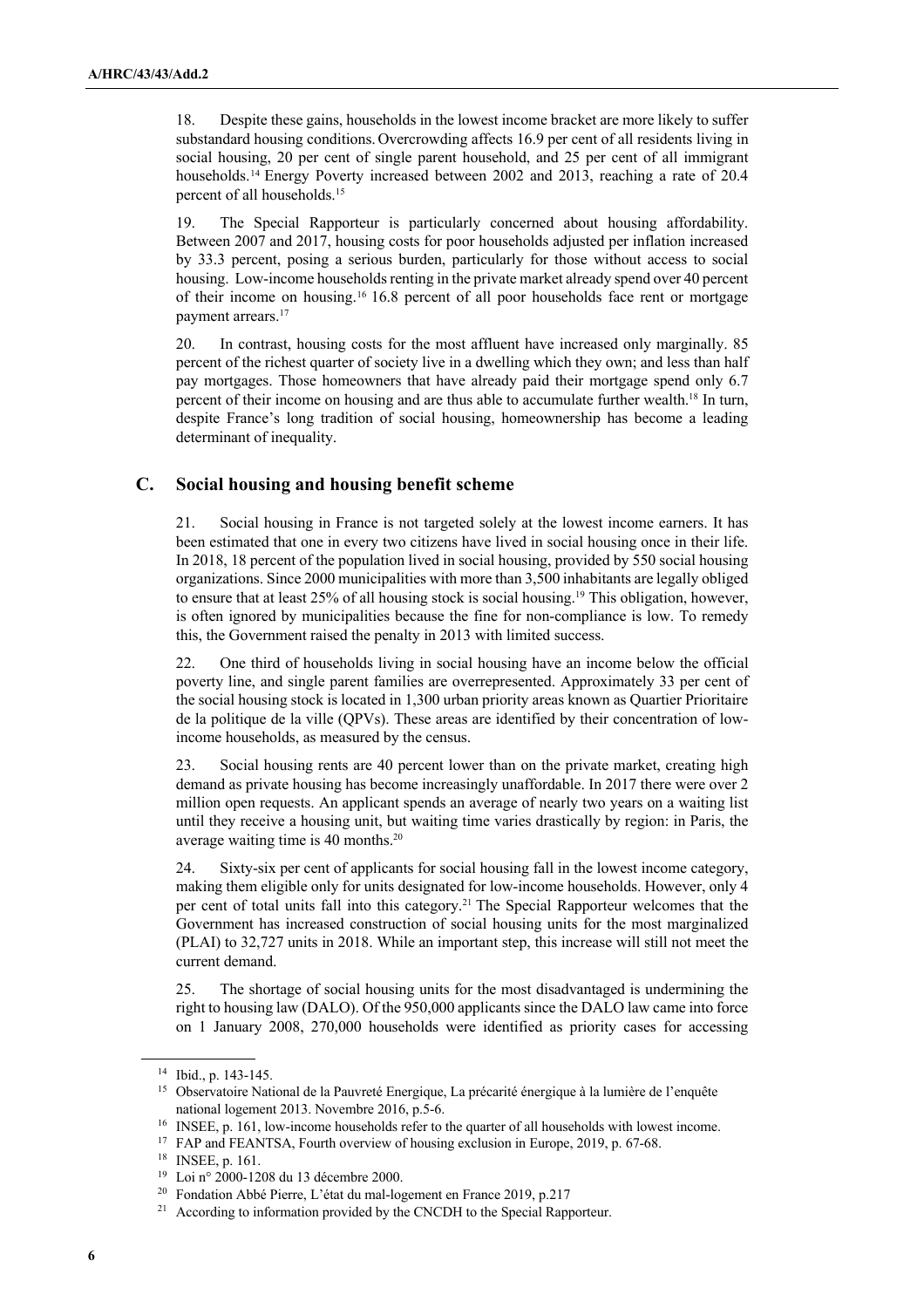housing. As of 20 February 2019, 167,200 households (62 percent) have received a social housing unit, while 62,900 households (38 per cent) still require rehousing. Larger cities and metropolitan areas are experiencing this shortage more acutely. For example, one in two priority households identified in 2017 in Greater Paris had not been provided with adequate housing as of February 2019.

26. The High Committee for the Housing of Disadvantaged Persons has expressed concern that Commissions of Mediation, charged with the assessment of DALO claims, have tended to interpret the DALO law in an increasingly restrictive manner, accepting fewer claims based on the lack of available housing in their respective Department rather than based on the applicants' needs.22

27. Applicants accorded priority status who are not granted a unit within six months are entitled to go to court to have their application enforced. At court, local governments are frequently ordered to provide social housing to the applicant and to pay a fine that goes into a fund for organizations providing social support to persons living in inadequate housing conditions. In many cases, the local authorities pay the fine, but do not accord the applicant a housing unit. The applicant's only recourse is to return to court for a one-time compensation of approximately 2,000 to 3,000 EUR. Ultimately, the effect is a denial of justice, where local governments pay to opt out of respecting the right to housing.

28. The Special Rapporteur welcomes that the Government offers means-tested housing benefits that can be accessed by households renting accommodation, including those in social housing. In total there are over 6 million beneficiary households. The different schemes are expected to cost 13 billion Euro in 2019.

29. Housing benefits in the form of rent subsidies for low-income households have however been insufficiently adjusted to offset rising housing costs. Between 2000 and 2010, rent levels of beneficiaries increased by 32 percent, while benefits were adjusted by only 15 percent. Today, 9 out of 10 beneficiaries renting on the private market pay a monthly rent that is higher that the rent upon which the benefit was calculated.<sup>23</sup>

30. The Special Rapporteur is concerned that austerity measures have been imposed that may undermine the enjoyment of the right to housing. In October 2017, the personal housing benefit (APL) was cut by 5 Euros per month. One year later social housing associations were obliged to reduce their social rents to compensate for a further cut to housing benefits for persons living in social housing. <sup>24</sup> At the same time, the value added tax for construction and renovation of social housing almost doubled from 5.5 to 10 per cent. These measures are expected to reduce the annual revenues of social housing associations by 2 billion Euro<sup>25</sup> exacerbating the housing crisis and limiting their ability for the production of more social housing.

#### **D. Financialization of housing**

31. The Special Rapporteur is concerned that the financialization of housing – where housing is promoted and used as a financial instrument rather than as a social good thereby undermining the realization of the right to housing – will quickly evolve in France, particularly since the promulgation of the 2018 ELAN law.<sup>26</sup> This law incentivizes the sale of social housing units, with a yearly target of 40,000 units. This policy is well underway; in 2018, the state railway company SNCF auctioned 4,000 public housing units for 1.5 billion EUR to a group of domestic and foreign investment firms. While these units will remain classified as social housing, there are real concerns that these private owners will not be adequately regulated by the Government to meet international human rights standards and obligations related to the right to adequate housing.

<sup>&</sup>lt;sup>22</sup> Haute Comité pour le Logement des Personnes Défavorisées. L'Effectivité du droit au logement opposable. Décembre 2016, p. 12.

<sup>&</sup>lt;sup>23</sup> Fondation Abbé Pierre, L'état du mal-logement en France 2019, p. 280.

<sup>24</sup> Ibid. p. 278-279.

<sup>25</sup> www.union-habitat.org/actualites/pourquoi-les-organismes-hlm-sont-ils-legitimement-inquiets.

<sup>&</sup>lt;sup>26</sup> See the report of the Special Rapporteur on the financialization of housing, A/HRC/35/51.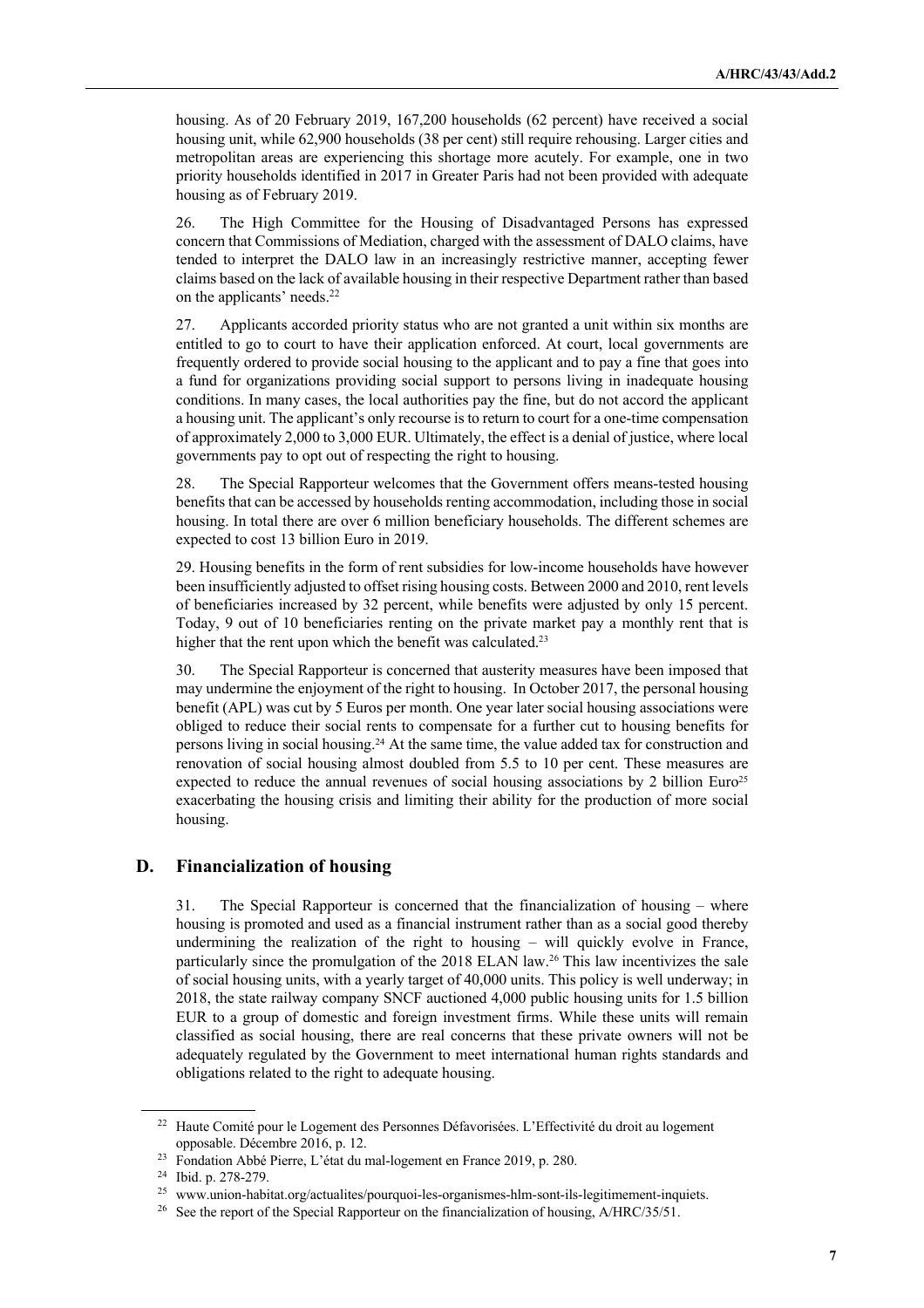32. Real estate speculation has had a tremendous impact on housing stock in Paris, where 7.5% of all residential dwellings, 107,000 homes, are vacant. The Special Rapporteur welcomes that in an attempt to curb speculation, Paris increased the tax on vacant homes to 60%. <sup>27</sup> Though regulated, Paris is Airbnb's largest market globally with approximately 65,000 housing units listed on the platform, which potentially erodes the availability of housing for local residents.<sup>28</sup>

33. The Special Rapporteur would like to warn that the social housing stock in France could easily become prey to international private equity firms, judging by the interest shown in the SNCF portfolio. This could have a devastating impact on an already overburdened housing system.

#### **E. Substandard housing and urban areas of concern**

34. According to national law, owners face strict penalties if they rent units that are unfit for habitation and local governments have an obligation to inspect housing and ensure its safety and its compliance with international human rights law.<sup>29</sup> Despite this, there are an estimated 420,000 homes on the private market in France that are considered substandard, failing to meet minimum criteria for habitability.<sup>30</sup> In Marseille approximately 40,000 housing units are estimated to be substandard.<sup>31</sup>

35. In 2018, two buildings collapsed in the Noailles neighbourhood of Marseille resulting in 8 deaths and displacing over 100 residents. This incident triggered the emergency evacuation of 2,400 residents from over 300 buildings. Five months later, most of them were still living in hotels. Of particular concern is that local authorities disregarded calls from the residents who for years tried to alert them of the risks posed by the dilapidated state of their homes. Affected residents told the Special Rapporteur that they were being asked to return to their homes and pay rent despite ongoing concerns relating to health and safety.

36. The Special Rapporteur applauds the Government for implementing urban renewal programmes to improve living conditions, access to transportation, work and education in impoverished urban areas. Since 2014, these areas are known as *Quartier Prioritaires de la Politique de la Ville* (QPV), where 42.2% of residents live below the poverty line, compared to just 14.3% for the general population. 74% of QPV residents live in social housing, compared to just 16% elsewhere in France. Homes in QPVs suffer higher rates of defects, such as faulty wiring or crumbling exteriors, than those in other urban areas. 22 percent of households in QPV face overcrowding.<sup>32</sup>

37. During her visit, the Special Rapporteur met with residents of Clichy-Sous-Bois, a suburb of Paris, who told her of their deplorable housing conditions and the isolation experienced from the rest of Paris. When visiting several housing blocks, the Special Rapporteur was able to see the appalling conditions for herself. Residing 10 kilometres from the centre of Paris, residents lack direct transportation to the city, but expressed hope that a new tramway will improve their situation. This isolation causes long commutes, creating additional hardship in accessing employment and education. They also noted that at times in the evening, city buses stray from their routes and refuse to enter Clichy-Sous-Bois, forcing people to walk to their destinations, including persons with disabilities, women or those that are elderly. Residents also stated that they face discrimination when looking for employment based on their address.

<sup>27</sup> https://betterdwelling.com/vacant-homes-global-epidemic-paris-fighting-60-tax/#\_

<sup>28</sup> https://shorttermrentalz.com/news/paris-family-exodus-airbnb/

<sup>&</sup>lt;sup>29</sup> Code of Construction, Articles L.521-1 to L.521-3.<br><sup>30</sup> Exploration statistique sue le parc privé potentiellement indigene à l'échelle nationale (filocom 2015).

<sup>31</sup> http://www.hclpd.gouv.fr/parution-du-rapport-marseille-de-la-crise-du-a183.html

<sup>&</sup>lt;sup>32</sup> Information provided by the Observatoire National de la Politique de la ville to the Special Rapporteur.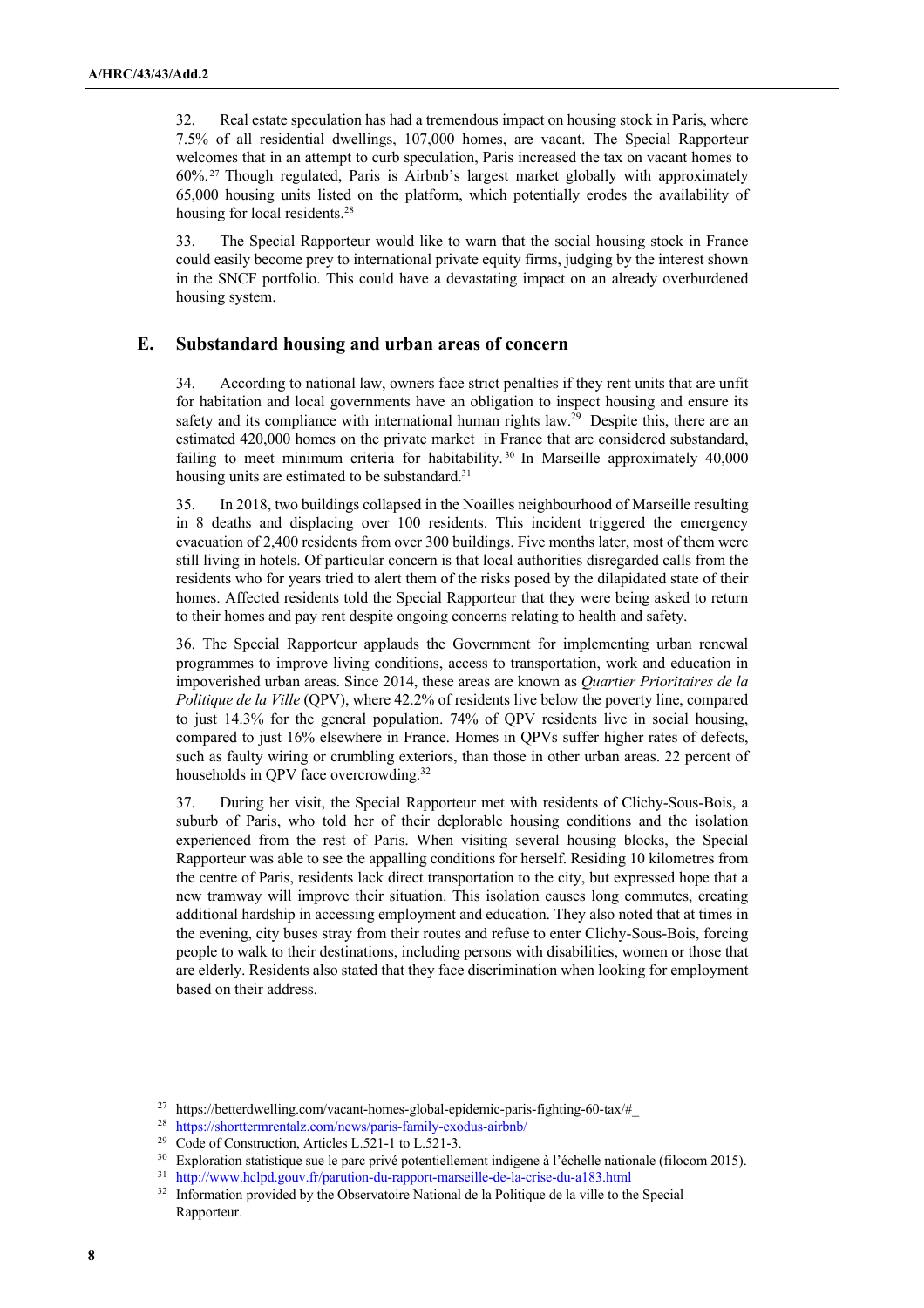#### **F. Informal Settlements**

38. Informal settlements in France are generally inhabited by the poorest, most marginalized groups who lack access to housing, including Roma from Eastern Europe (amounting to about two-thirds of the informal settlement population), traveller communities, and migrants and refugees.

39. According to Government data, 16,090 persons live in 497 informal settlements. One third of those settlements are in the Greater Paris region. More than one quarter of the residents are children. <sup>33</sup> The Office of the High Commissioner for Human Rights documented that conditions at these sites ranged from rough and unsafe to humble but decent living quarters. The worst conditions observed included rat infestations, extreme levels of poor sanitation and environmental degradation, and other serious health hazards. Sites were usually excluded from services like water, sanitation, electricity, and solid waste removal.<sup>34</sup>

40. The Special Rapporteur was struck by the appalling conditions she observed in an informal settlement in Marseille, where she visited a Roma settlement of 120 people without any water and sanitary services provided by the Government – the community siphoned water from a fire hydrant; had no toilets, or showers on site, though healthcare services were available and children attended the local school.

41. In Toulouse, she visited a former office building occupied by more than 300 migrants and refugees, including women and single parent families. Though the complex had running water and electricity, there were persistent sewage problems due to insufficient sanitation facilities. The building had no showers, cooking facilities and was severely overcrowded with up to 15 people sharing former office rooms while others in corridors. Mattresses and furniture were salvaged from garbage dumps and there was a bed bug infestation. The city had not intervened to improve the conditions or to ensure security of tenure for the residents. Since the visit, this residence has been shut down and the Rapporteur was told that most of the residents moved to another building with worse conditions, housing approximately 700 people.

42. In both cases, residents were under threat of eviction and alternative accommodation had not been proposed by the State. While successful examples to develop long-term housing solutions in close collaboration with residents of informal settlements have been reported to the Special Rapporteur, such as those in Strasbourg, the residents she interviewed indicated not having been meaningfully consulted.35 The Special Rapporteur reminds the Government that participation is a human right and residents of informal settlements must be given the opportunity to meaningfully participate in decision-making that affects their housing.

43. When alternative sites are offered to Roma, municipalities often fail to ensure social integration, forcing them to live in enclosed or desolate, former industrial areas. Some are under video or physical surveillance. 36

44. The Government's programme of 'reabsorption' to reduce informal settlements stresses the need to provide access to water, sanitation, adequate housing, education and work. The Special Rapporteur's visit, however, revealed a different story. Policies denying access to core elements of the right to adequate housing including the right to water and sanitation, health and to live in security, are in violation of international human rights law. The Special Rapporteur reminds the Government that it is obliged by international human rights law to ensure human dignity.

<sup>&</sup>lt;sup>33</sup> DIHAL, Etat des Lieux des Bidonvilles en France Métropolitaine au 1<sup>er</sup> Juillet 2018, p.3

<sup>&</sup>lt;sup>34</sup> OHCHR, No one Left behind: Mission Report on the Right to Housing and related human rights of Rome in France, June 2018, p.8.

<sup>35</sup> Ibid., p. ii.

<sup>36</sup> Ibid, p. 9.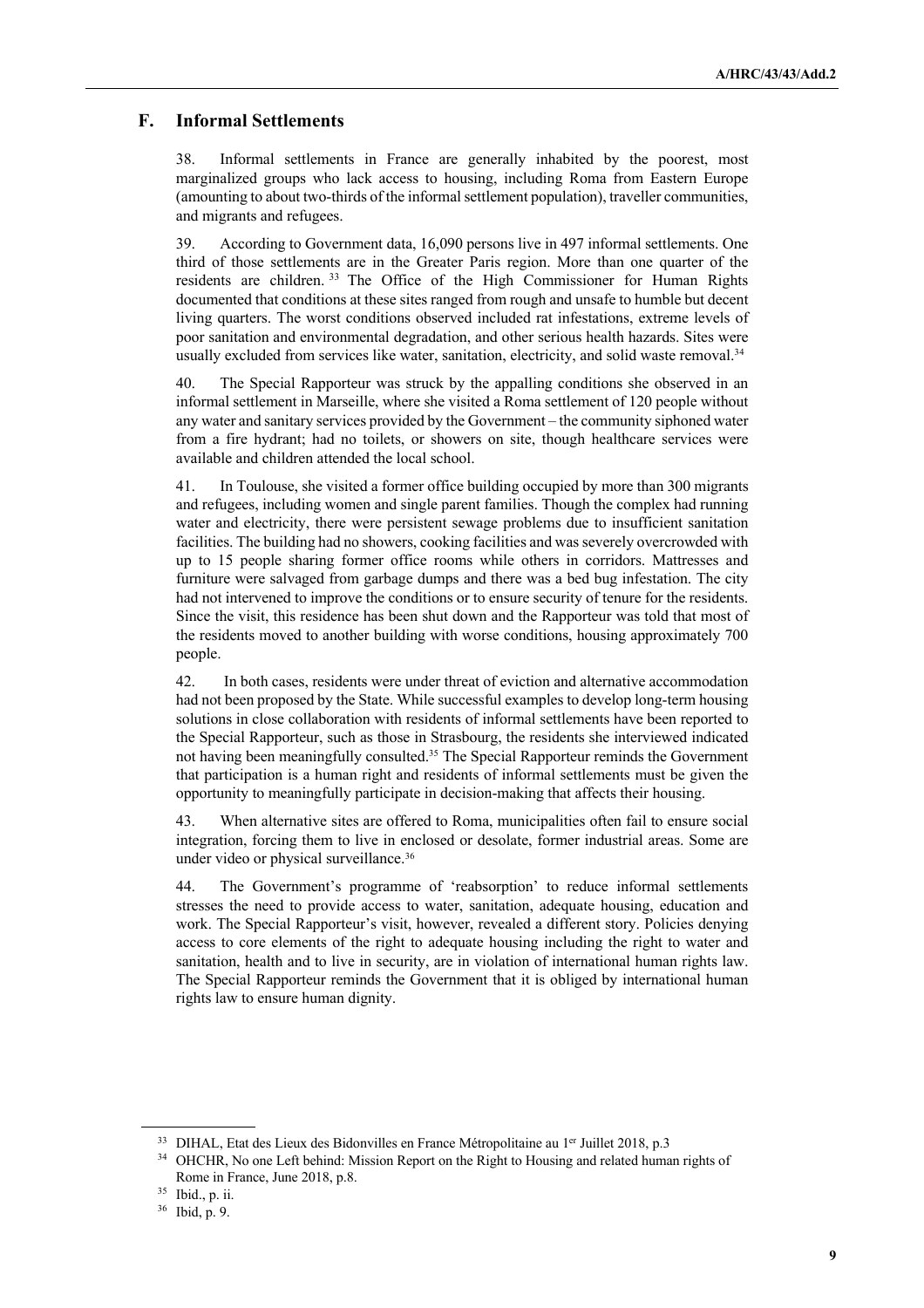#### **G. Forced Evictions**

46. Forced evictions are a prima facie violation of the right to adequate housing.37 Such evictions in France have been the subject of several reports and recommendations by the United Nations human rights system and human rights organizations.<sup>38</sup> In 2018, approximately 65 percent of all of those living in informal settlements and originating from Eastern Europe experienced a forced eviction. 9,688 of these persons were evicted from 171 informal settlements and squats, most of which were constructed on public property.39

47. The Special Rapporteur is concerned that during the course of her visit she learned of several imminent evictions: she toured an encampment in Porte de la Chapelle, Paris, scheduled for eviction the following day; visited a squat in Toulouse scheduled for eviction on 15 April 2019; and a Roma informal settlement in Marseille scheduled for eviction in July 2019.

48. The 2017 law on equality and citizenship provides additional procedural protection for persons living in informality as it recognises that a judicial order is required before evicting any "inhabited place", which should include tents or informal structures including motor vehicles.40 Most evictions of informal settlements are carried out after judicial orders, but national courts do not always implement international human rights standards, as they frequently authorize evictions without ensuring alternative housing rendering the evictees homeless.

49. It is estimated that less than 5 percent of all persons evicted are relocated to new longterm housing options in compliance with international human rights standards.<sup>41</sup> A 2018 study conducted by Romeurope found that only 12.7 percent of evicted households were provided with temporary accommodation, often in social hotels. The study also found that long-term housing solutions with social support were only offered to 2.5 percent of all households evicted, while only 18 persons (0.2 percent) were accommodated in classical housing units.<sup>42</sup>

50. The Special Rapporteur welcomes that since 1954 France has implemented a winter moratorium on evictions, except in cases posing threats to security or health. However, these exceptions have proved too broad as over 1,800 persons were still evicted during the winter period of 2017-18.

51. The Special Rapporteur is similarly concerned about the rise of eviction procedures initiated against tenants in rental accommodation, a majority due to arrears. In 2017, 65,828 eviction orders were approved by the courts. While most tenants leave their home before enforcement measures are ordered or implemented, evictions that were enforced by police doubled from 6,337 evictions in 2001 to 15,547 in 2017.<sup>43</sup> As a consequence, many of those evicted spent several months in emergency accommodation, financed or subsidised by the State. These high costs could be avoided if households were offered alternative and affordable long-term housing prior to their eviction.

52. Despite official regulations prohibiting the eviction of households that have received priority status under the DALO law, in 2018, more than 140 of these households were evicted.44

<sup>&</sup>lt;sup>37</sup> CESCR, General Comment No. 7.<br><sup>38</sup> See for example Communications FRA 3/2014, FRA 3/2016, FRA 1/2018 and responses to them of the French Government available at: https://spcommreports.ohchr.org/; Amnesty international, Forced evictions of Rome in Ile de France, 2012, Amnesty International, Told to move on: Forced evictions in France 2013.

<sup>39</sup> Collectif National Droits de L'Homme Romeurope, Note d'analyse : Expulsions de bidonvilles et squats habités par des personnes orginaires d'Europe de l'Est en France métropolitaine.<br>
<sup>40</sup> Loi No.2017-86.<br>
<sup>41</sup> DIHAL, Resorption des Bidonvilles, Bilan 2017, Panorama 2018, p.7,

<sup>&</sup>lt;sup>42</sup> Collectif National Droits de L'Homme Romeurope (fn. 36 above.) <sup>43</sup> Fondation Abbé Pierre, L'état du mal-logement en France 2019, p.244.

<sup>44</sup> Ibid.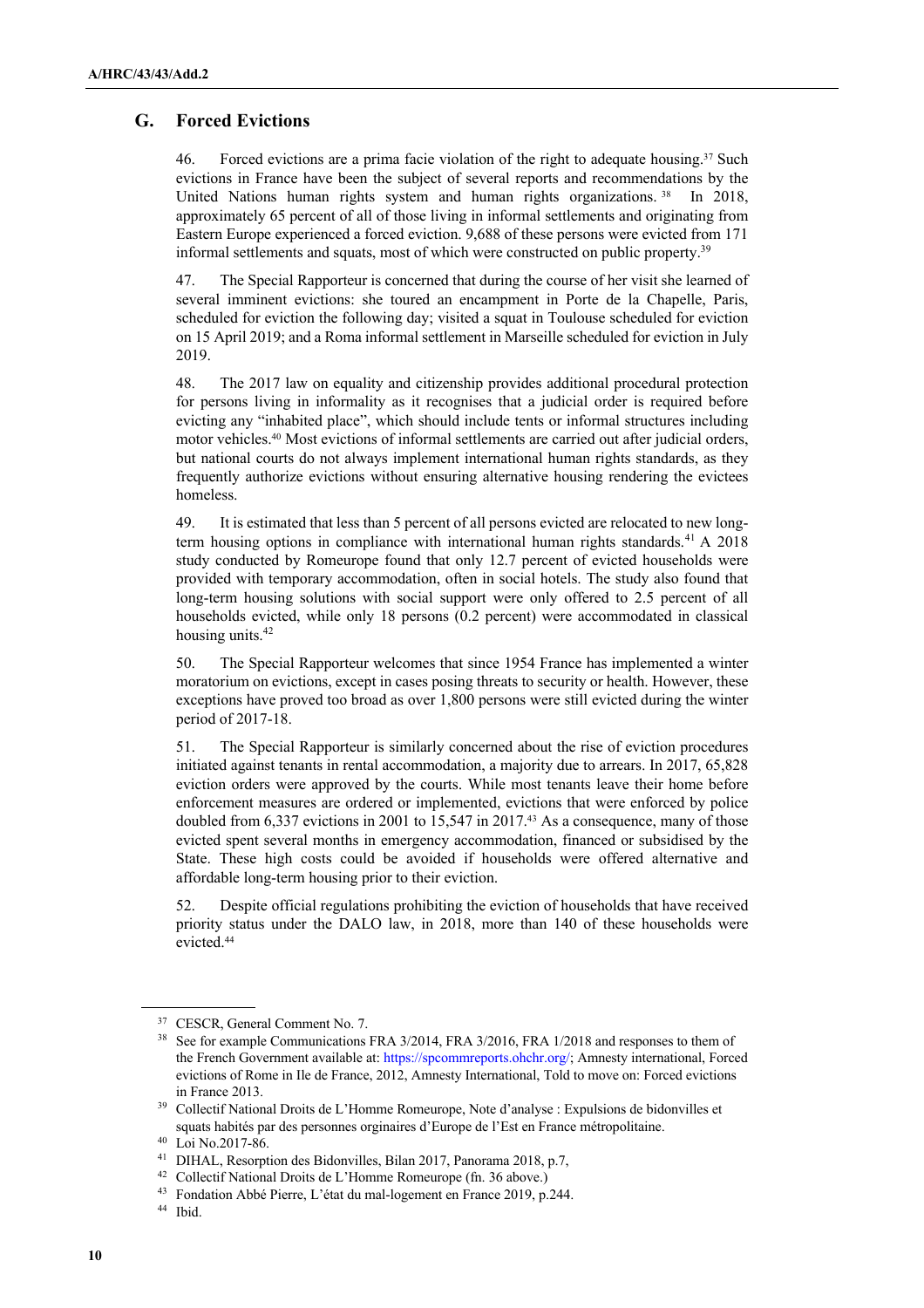53. International human rights law strictly prohibits evictions into homelessness, which constitute severe violations of the right to housing. Evictions can only be justifiable if all feasible alternatives have been explored in consultation with the resident and once alternative accommodation that is proximate has been secured and agreed upon by the residents.45 National legislation on eviction must ensure protection from forced evictions in accordance with international human rights law.

## **IV. Groups at risk of discrimination and social exclusion**

#### **A. Persons living in homelessness**

54. According to the most recent official data, homelessness increased by 58% from 2001 to 2012 (93,000 to 141,500 persons), with the number of children living in homelessness increasing by 85%.46 A further rise is expected in the upcoming 2020 census. More than one person living on the street dies every day.47 The Government of France expressed their concern to the Special Rapporteur regarding this alarming statistic.

55. France has adopted a national plan to combat homelessness, with the following pillars: increase affordable housing units by 40,000 yearly; establish 10,000 additional housing units for persons experiencing homelessness - under the management of social welfare organizations - adapted to the needs of families, isolated persons, or persons requiring therapeutic support; collect better data in order to understand the needs of persons living in homelessness; and provide long term housing to persons living in homelessness.<sup>48</sup>

56. In its review of the plan, the Haut Comite pour le lodgement des personnes defavorisées recommends that in order to significantly reduce homelessness, the following measures must also be included: effective and unconditional access to emergency accommodation for all persons in need, addressing the backlog of persons requiring rehousing under the DALO law, and sufficient financial resources and qualified personnel to provide the necessary social, medical, psychological and legal support to implement a housing-first approach.<sup>49</sup>

57. France has increased the annual budget devoted to emergency shelters (hebergement d'urgence) from 305 million EUR in 2012 to 820 million EUR in 2017 and also significantly increased investment into housing with social supports (logement adapté). In total, more than 2 billion EUR have been included in the 2018 national budget for combatting homelessness.<sup>50</sup>

58. While the Special Rapporteur commends the Government for its efforts, she is concerned that the plan fails to meaningfully address the systemic causes of homelessness and inadequate housing necessary to prevent and eliminate homelessness..

59. The French shelter system is guided by the principle of unconditional (universal) access to shelter for "any person who is homeless and in a medical, mental health or social emergency." The point of entry to the system is to call the emergency hotline "115". Since 1997, those seeking information regarding services, emergency accommodation and day centres, as well as healthcare, food, and showers can call 115, toll free, 24 hours a day, 7 days a week, 365 days a year.

<sup>45</sup> CSECR, General Comments Nos. 4 and 7.

<sup>46</sup> Bénédicte Mordier, "*Introduction de cadrage: Les sans-domicile en France : caracteristiques et principals évolutions entre 201 et 2012"*, in: Economie et Statistique, no. 488-489, 2016.

<sup>47</sup> Colectif de la Morts de la Rue, Mortalité des persons non-domicile 2018, Paris, October 2019, http://www.mortsdelarue.org

<sup>48</sup> Plan Quinquennal pour le logement d'abord et la lutte contre le sans-abrisme, 2018-2022, https://www.gouvernement.fr/sites/default/files/contenu/piece-jointe/2018/07/plan\_lda\_vf.pdf

See Haute comité pour le logement des personnes défavorisées, "5 conditions necessaire à la mise en oevre du "lodgement d'abord", November 2018, https://www.viepublique.fr/sites/default/files/rapport/pdf/184000759.pdf

<sup>50</sup> Plan Quinqennal, p. 7.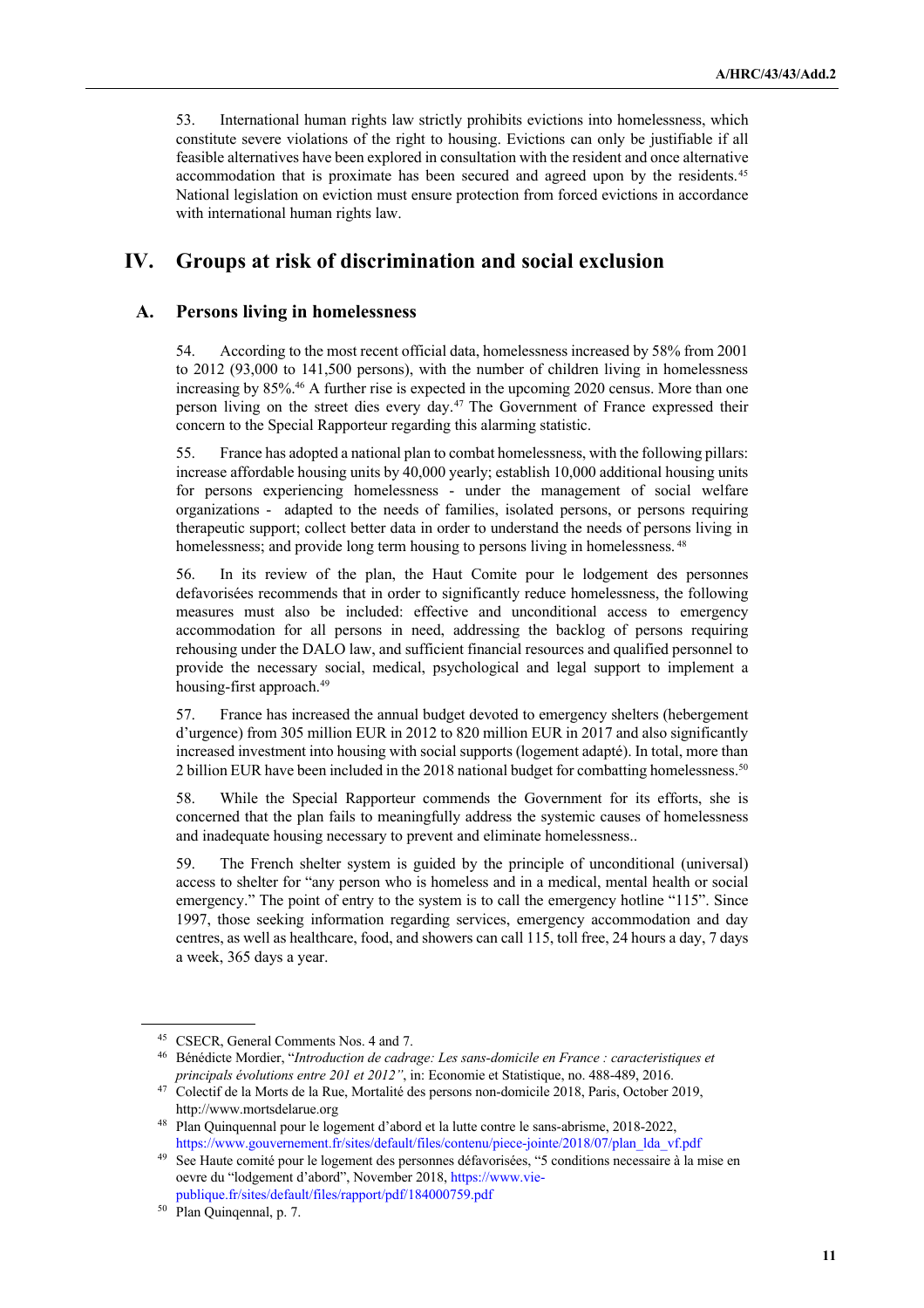60. Today, the 115 service is overwhelmed by the increasing demand, despite the Government doubling the number of emergency accommodation spaces in a 5-year period from 75,347 in 2012 to 136,889 in 2017. During the winter of 2016-17, only half of requests for emergency accommodation were satisfied. In Paris, 64 percent of requests were unanswered, including half of the requests placed by families.<sup>51</sup> In Toulouse the Special Rapporteur was told that only 10% of 115 calls placed were answered by an operator, and of the calls responded to only 29% resulted in the provision of accommodation.

61. The Special Rapporteur called 115 several times during her visit. She waited for more than 20 minutes on each call, and finally managed to speak to an operator on her fourth attempt, only to be told that there was no emergency accommodation available in Paris that night. Despite being widely known, those in need have stopped calling 115. In 2017, 67 percent of persons living on the street had never even tried to call or had given up.52 80% of those who do access emergency accommodation receive a place for only one night, forcing them to repeat the 115 process all over again in the morning.<sup>53</sup> The system not only creates intense instability for those in homelessness, but also consumes their days as they spend hours calling 115 with, at best, only a sliver of hope that they will sleep in a warm bed two nights in a row.

62. The lack of sufficient emergency accommodation has undermined the unconditional right to emergency accommodation. The Special Rapporteur spoke to women fleeing domestic violence, LGBTI youth no longer welcome in their family homes, migrant and refugee families sleeping on pavements, and many others who had called for days and even months before having their call answered and who expressed their desperation that while knowing they had an 'unconditional' right to shelter they were incapable of securing that right.

63. The Special Rapporteur is concerned that the Government is more focused on shortterm 'solutions' (gymnasiums and hotels), rather than long-term housing with necessary social supports. These shelters are poorly equipped to substitute for housing and at times families are forced to separate in order to be sheltered. Moreover, many who find accommodation over the winter must return to the streets by April. At the end of 2017-2018 winter period, 36% of those who were sheltered were not provided with any alternative durable housing solution in contravention of article L. 345-2-3 of the Code for Social Action and Families and the right to adequate housing under international law.

64. The Special Rapporteur is also deeply concerned by the use of hotel rooms as a longerterm solution for people in homelessness, a view shared by the Government, though the policy remains in place. She visited several families living in hotels, including a woman from Guinea in the asylum process living in a hotel-room with her infant child. She had been provided a small, damp windowless room, on the ground floor adjacent to the hotel bar's common-use toilets. As a survivor of sexual violence during her harrowing journey to France, the noise of men walking to and from the toilets exacerbated her trauma.

65. The Special Rapporteur also met a young family of five sheltered in two nonadjoining hotel rooms for over a year. The children were too young to sleep alone, so the entire family had to sleep in one small room. They had access to shared bathrooms, but lacked access to a kitchen or laundry room. As one resident said plainly, "how can a hotel room feel like a home?" Frequently residents have to move from one hotel to another, disrupting education and contributing to tension within the family.<sup>54</sup> In extreme cases, children are placed in childcare institutions due to the inadequate housing situation of their parents. This possibility causes parents extreme stress and anxiety.

<sup>&</sup>lt;sup>51</sup> Fédération des acteurs de la solidarité, "Barometre du 115, Synthèse hivernale 2016-2017", https://federationsolidarite.org9./images/stories/presse/communique/Barometre115-2016-2017 synthese-hivernale.pdf.<br><sup>52</sup> Ibid, p. 9.

<sup>53</sup> E/C.12/FRA/CO/4, para 35.

<sup>54</sup> See also Defenseur des Droits, Adolescents sans logement. Grandir en famile dans une chamber d'hôtel. Février 2019.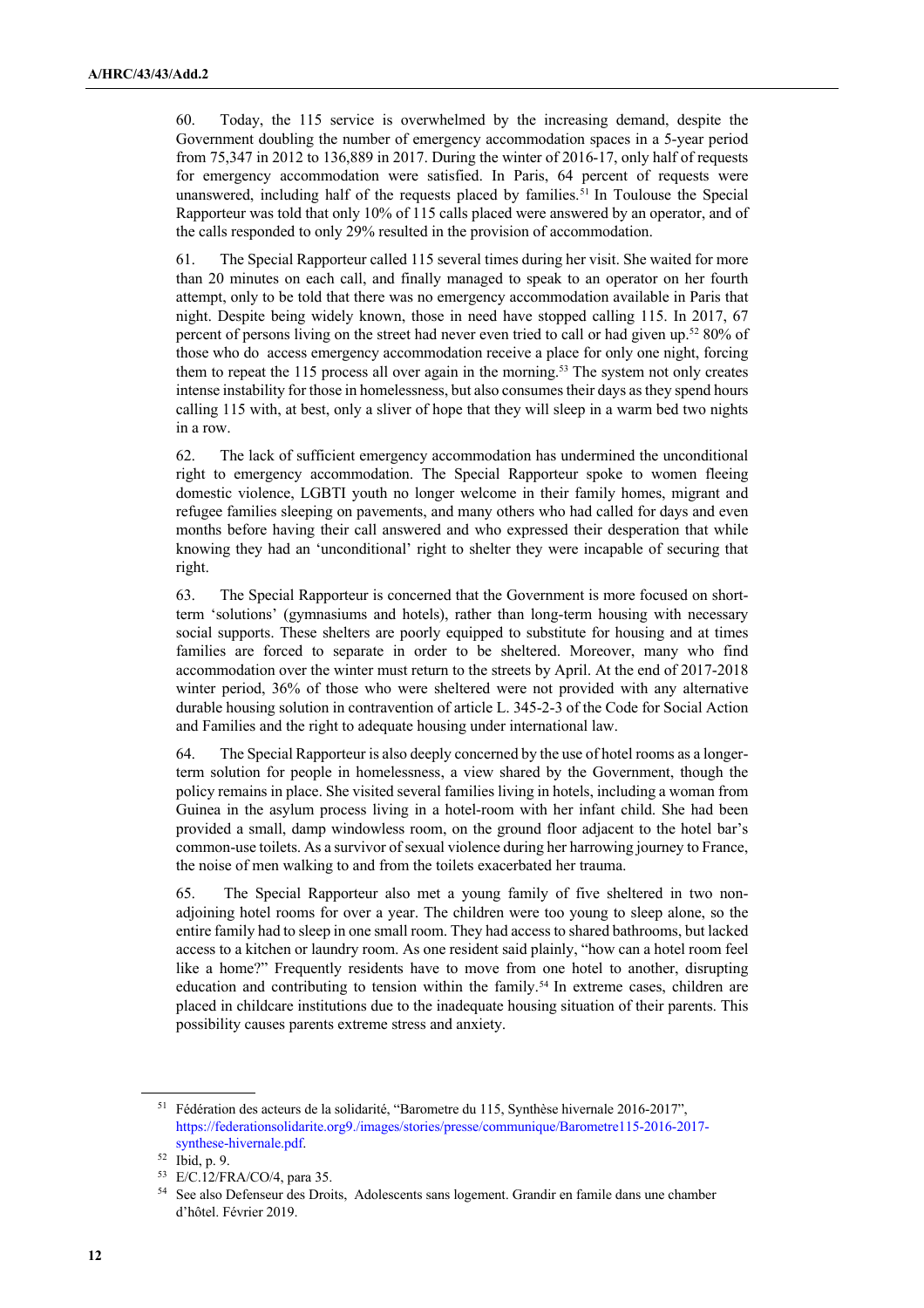66. The Special Rapporteur was pleased to learn that with support of the national government, social service associations in eight cities including Bordeaux, Dijon, Lyon, and Grenoble are embarking on Housing First programs modelled after the "Chez Soi d'Abord" pilot program, which had an 85 percent housing retention success rate. She also welcomes that homeless persons or residents of informal settlements have a right to a formal address (domiciliation) to be able to access social benefits and exercise other rights.55 She is however concerned that Social Action Centres have occasionally refused to provide a certificate of residency to homeless persons or residents of informal settlements, thus excluding them from accessing social supports.56

#### **B. Refugees and migrants**

67. The Special Rapporteur is deeply concerned about the housing and living conditions of refugees and migrants in the Hauts-de-France near Calais, and in other informal encampments such as at Porte de la Chapelle in Paris. She is not alone. Similar concerns have been repeatedly raised by the Defender of Rights, the National Consultative Commission for Human Rights, other Special Rapporteurs of the United Nations and NGOs.<sup>57</sup> The Special Rapporteur notes the particular challenges authorities face in responding to migrants that are in the region with the aim to secure passage to the United Kingdom. Nonetheless she wishes to underline that the right to adequate housing and the protection against forced evictions must be extended to all, including migrants.

68. The Government has employed several tactics that have led to a vicious cycle of forced evictions, increased homelessness and short-term encampments in places like Calais or Porte de la Chapelle. Dismantling the large informal settlement near Calais in October 2016 affected up to 8,000 migrants who were forced to disperse into smaller encampments which are subject to eviction (sometimes every 48 hours). While the government utilizes these tactics to deter the growth of informal settlements, they are making already completely unacceptable living conditions even worse. Urgent State action is required to bring the situation in conformity with international human rights norms.

69. The Government of France has acknowledged that the housing of refugees and asylum seekers remains a priority in 2019 and the Special Rapporteur commends France for having doubled the places of accommodation for asylum seekers and refugees - from 50,548 in 2014 to 107,183 in 2019.58 Despite this step forward, approximately 38,000 refugees remain in emergency shelters.<sup>59</sup> Currently, only half of all asylum seekers who request shelter will receive it.<sup>60</sup> An increasing number of asylum seekers are forced to live in hiding due to their immigration status and often endure the most deplorable conditions without the hope of accessing housing or other social supports.

70. The Special Rapporteur learned that Social Service Centers (SIAOs) responsible for managing emergency accommodation have been instructed to share information with the Office for Immigration and Insertion.<sup>61</sup> This instruction has the potential to drive migrants and refugees fearing deportation further into hiding. Moreover, it does not comply with

<sup>55</sup> Code de l'action sociale et des familles, Article L264-1.

<sup>56</sup> CNCDH, Avis relative au suivi des recommendations du Comité des Nations unies sur les droits économiques, sociaux et culturels adressées à la France concernant le droit au lodgement, para 24.

<sup>57</sup> Defenseur des Droits, Exilés et droit fondamenteaux, trois ans après le rapport Calais, December 2018; Human Rights Watch, "Like living in Hell, Police abuses against Child and adult migrants in Calais", July 2017;<br><sup>58</sup> Statistics provided by the Ministry of Interior to the Special Rapporteur.

<sup>&</sup>lt;sup>59</sup> Instruction of the Ministry of Interior and the Ministry for territorial cohesion from 4 March 2019, INTV1904604J.

<sup>60</sup> CNCDH, Avis sur l'instruction ministerielle relative à la coopération entre les SIAO et l'office français de l'immigration et l'intégration, 24 septembre 2019, p. 6

<sup>61</sup> Instruction interministerielle N° DGCS/SD1A/DGEF/2019/143 du 4 juillet 2019.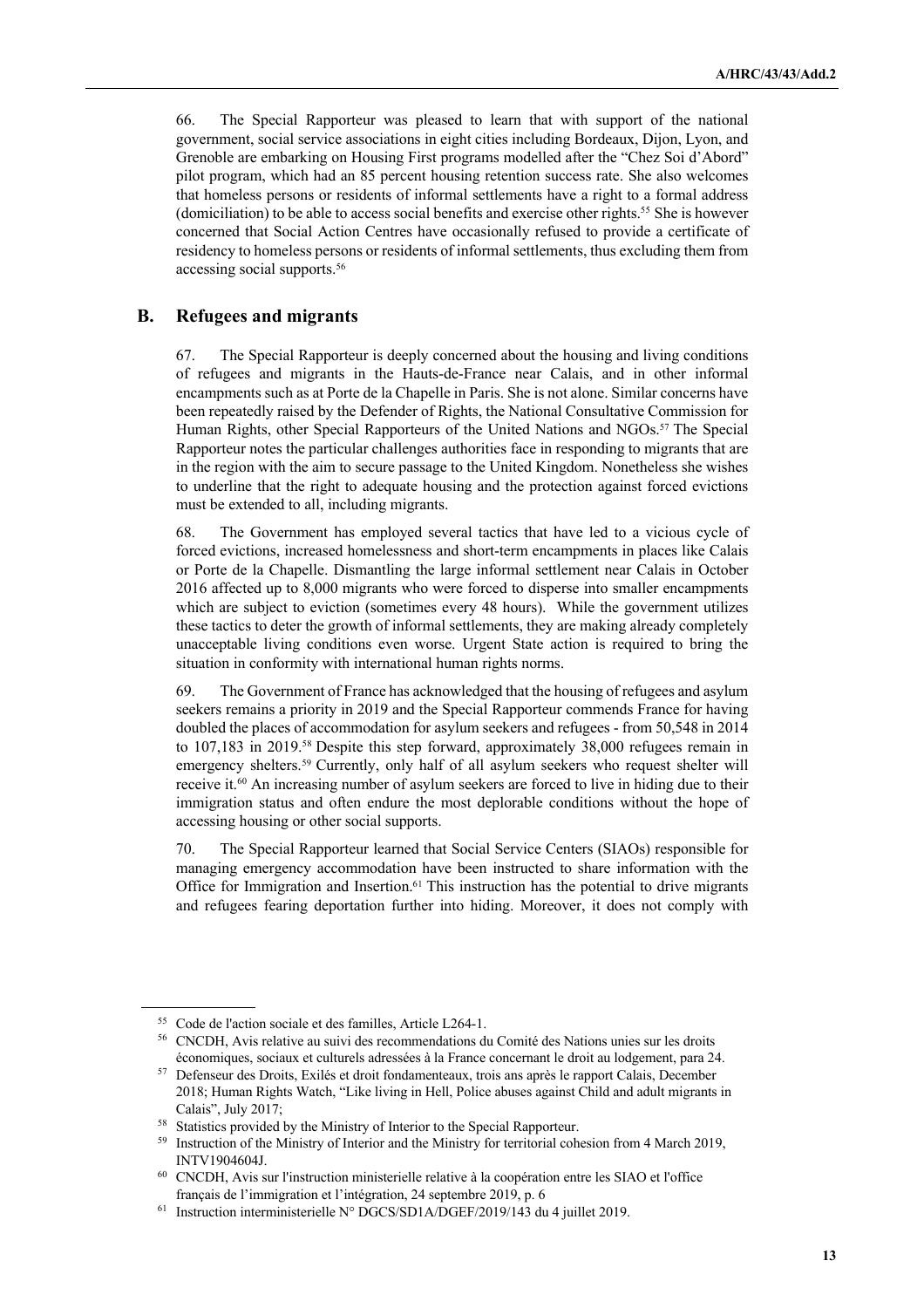international guidelines that require effective and binding firewalls between data held by social services on one the hand, and immigration enforcement authorities on the other.<sup>62</sup>

71. On 7 November 2019, after the Special Rapporteur's visit, an encampment of migrants in Porte de la Chapelle was forcibly evicted. Approximately 1,600 migrants were transported in buses to various gyms and emergency accommodation centres, in most cases against their will.<sup>63</sup> It was the 59th eviction of an informal encampment of migrants in Paris since 2015. Despite the frequency of these evictions, it is commonplace that after a few weeks encampments start to form again – because of new arrivals and because alternatives accommodation are unsuitable or provided only for short periods. A month after the November 2019 eviction, only half of the migrants were in long-term accommodation. Over 600 were still housed in emergency shelters, while 156 persons were reported to have voluntarily left the shelters.<sup>64</sup>

72. As of April 2019, near Calais and Grande-Synthe an estimated 600 to 700 migrants and refugees were living in tents and small encampments, suffering the harsh weather conditions with extremely limited access to emergency shelter. For example, in Calais there was only one emergency shelter open for 20 days during the Winter Period when the weather was expected to drop below 2º Celsius.

73. Since the spring of 2017, a deliberate and systematic policy has been implemented involving the regular eviction of persons camping on private and public lands in this area. From 1 January to 31 March 2019, over 200 evictions of encampments were documented by local human rights organisations. These evictions usually take place in the morning, without the provision of prior notice and on occasion tear gas is employed. <sup>65</sup> The Special Rapporteur heard from individuals who told her that they were being evicted every 48 hours. They also reported that, when evicted, they were not permitted to pack up their tents or collect personal belongings. In fact, tents, sleeping bags and personal items are often destroyed or confiscated.

74. Migrants and asylum seekers evicted from their encampments in Calais are normally only offered accommodation in reception centres located more than 75 km away from Calais, while international human rights standards require relocation in proximity to the site of eviction. The systematic nature of repeated evictions by police forces is a source of extreme stress, anxiety and sleep deprivation – on an already traumatized population.

75. On 28 February 2018 the European Court of Human Rights ruled in *Kahn v. France* (no. 12267) that the failure to provide care for an unaccompanied minor after the dismantling of the makeshift camps set up in the southern section of the "lande de Calais" which led to the demolition of his hut was in violation of Article 3 of the European Convention on Human Rights prohibiting inhuman and degrading treatment.

76. The practices reported to the Special Rapporteur by residents of the encampments around Calais are a gross violation of the right to adequate housing and other human rights, such as the rights to water, sanitation, health, food, and to physical integrity. The systematic and repeated nature of these forced evictions suggest they also constitute cruel, inhuman or degrading treatment of one of the most vulnerable populations in France.

 $62$  A/HRC/37/34/Add.1, Principle 13 (4), see as well Defender of Rights, decision No. 2019-259 and CNCDH, Avis sur l'instruction ministerielle relative à a coopération entre les SIAO et l'Office français de l'immigration etl'intégration from 24 September 2019, https://www.cncdh.fr/sites/default/files/19.09.24\_avis\_sur\_linstruction\_ministerielle\_siao\_et\_ofii\_ site\_internet\_0.pdf.

<sup>63</sup> www.theguardian.com/world/2019/nov/07/french-police-begin-clearing-makeshift-migrant-campparis

<sup>64</sup> www.lemonde.fr/societe/article/2019/12/09/campements-que-deviennent-les-migrants-mis-a-l-

abri\_6022141\_3224.html<br>Human Rights Observers, Les expulsions de terrain à Calais et Grande-Synthe, 1er aout 2018- 1er juin 2019.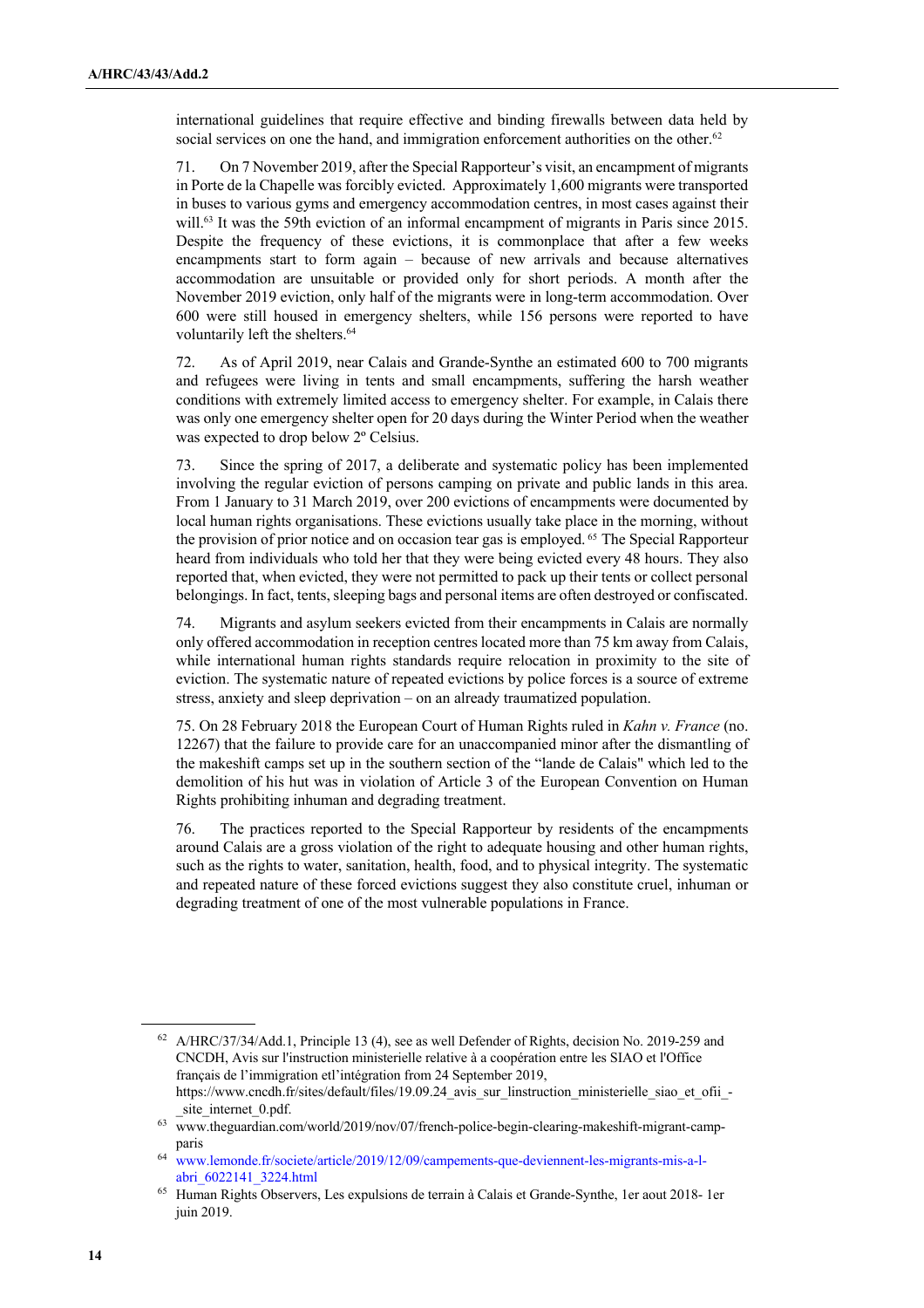#### **C. Travellers**

77. Travellers or *gens du voyage* is a French administrative term for various itinerant populations with French nationality. Travellers often face stigmatization and discrimination similar to Roma with foreign nationality. In total around 206,000 persons are estimated to live in caravans. 66

78. While Special Rapporteur welcomes the law on Equality and Citizenship from 27 January 2017, which abolishes the requirement for travellers to carry a special travel pass, she is concerned about several policies that undermine their right to housing.

79. The law "Besson" from 5 July 2000 requires that French municipalities with more than 5,000 inhabitants create a temporary caravan site (*aires permanentes d'accueil*) in which travellers can stay with their motor vehicles. To date, not all communities have established such sites. In the Greater Paris region only 3,104 parking places of the 5,471 required have been created. Municipalities claim they are constrained by financial difficulties and public resistance to the creation of caravan sites.<sup>67</sup> The law, even when enforced, is problematic as it requires travellers to stay in the dedicated sites thereby cementing spatial segregation and reducing the development of permanent housing. Due to a lack in alternatives, these caravan sites become permanent solutions, although they were never intended for long term stays. Often they arelocated far from public services and educational institutions, near highways or industrial zones, are poorly serviced, often posing environmental or health risks.<sup>68</sup>

80. Most traveller communities are moving towards an increasingly sedentary life. However, even if they own or have access to land, they often face difficulties receiving water and electricity, in particular if the spot is located outside an official residential zone. Only a small number of municipalities have established so called "family terrains" allowing for a mix of standard housing, structures and caravans. In addition, French law does not recognise caravans as housing, so residents cannot benefit from housing benefits and legal protections afforded to other households for example a prohibition on cutting electricity and water supply during the winter period.<sup>69</sup>

81. The Special Rapporteur welcomes the culturally appropriate, social housing initiatives developed by several municipalities in consultation with traveller communities and calls for their expansion, as only 514 such housing units were realised between 2005 and 2014.<sup>70</sup>

## **V. Access to Justice**

82. The ability to claim the right to housing through an accessible mechanism is a core component of the right as the Special Rapporteur details in her thematic report (A/HRC/40/61).

83. In France, the National Agency for Information on Housing (ANIL) maintains a network of offices in more than 1,000 locations throughout France where lawyers and civil society organizations provide legal advice, usually free of charge.<sup>71</sup> ANIL also maintains two hotlines, one where residents can submit complaints related to insalubrious housing and another to assist tenants and home owners who fall into arrears with rent, mortgage or bill

<sup>66</sup> European Committee of Social Rights, Follow-up to Decisions on the Merits of Collective Complaints, Findings 2018, para 232.

<sup>67</sup> Cour des comptes, Rapport public annuel 2017, p. 211.

<sup>68</sup> Foisneau, Louise, "Dedicated Caravan Sites for French Gens du Voyage: Public Health Policy or Construction of Health and Environmental Inequalities?" *Health and Human Rights Journal*, Vol. 19 (2017), no. 2, pp. 89-98.

<sup>69</sup> CNCDH, Avis sur le respect des droits des "gens du voyage" et des Roms migrants au réponse récents de la France aux instances internationals, 22 mars 2012, FNASAT, Habitat permanent en résidence mobile, 2016.

 $70$  Cour des comptes, p. 221. FNASAT, Ancrages et besoins des habitants permanents de residence mobile, Février 2017, p. 29.

<sup>71</sup> http://www.lacnl.com; www.clcv.org; www.la-csf.org; www.droitaulogement.org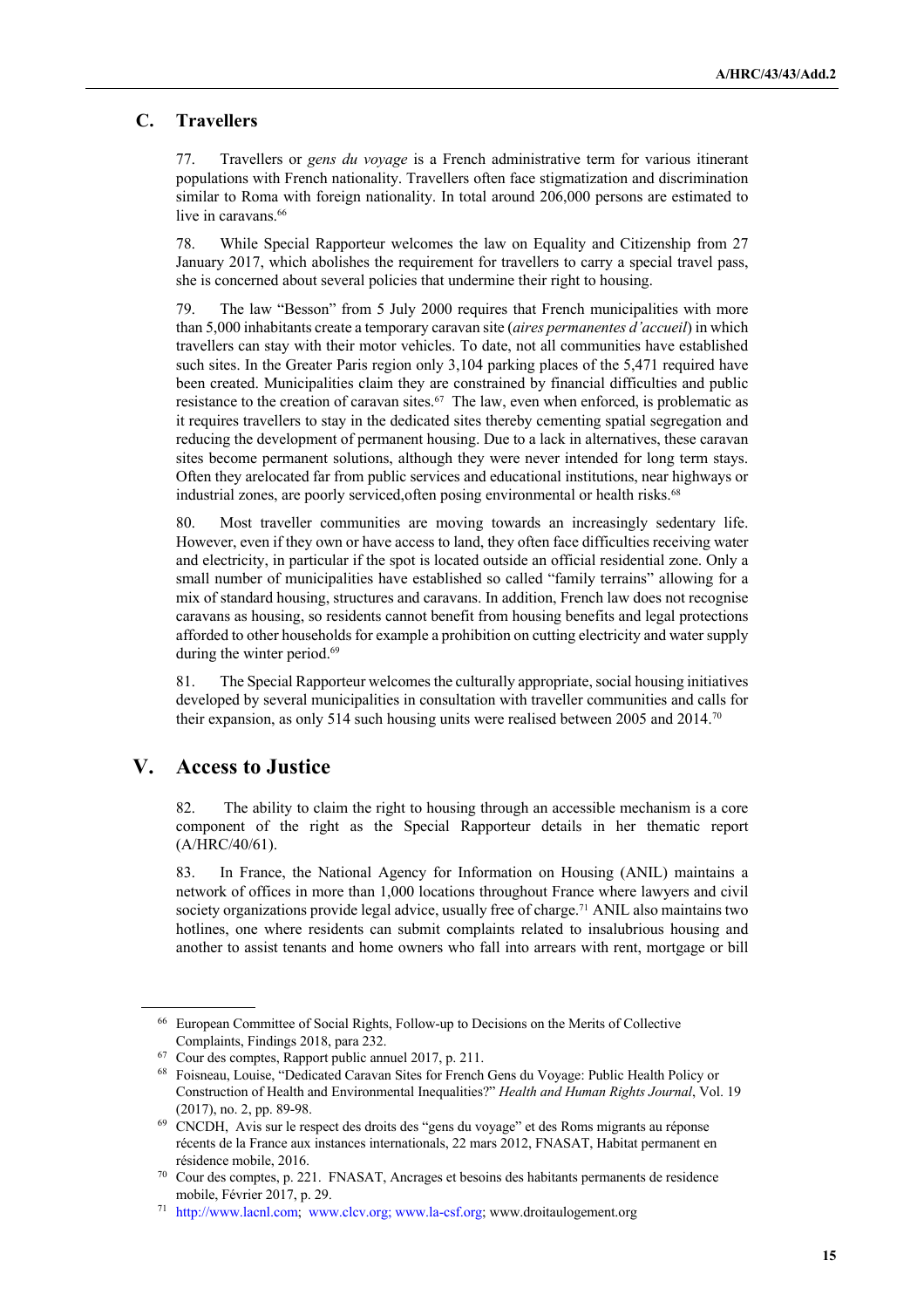payments.72 Residents falling below a certain income threshold are entitled to free legal aid. While the support available is commendable, linguistic and cultural barriers can prevent migrants, Roma and persons living in homelessness from accessing these legal support structures.

84. In order to avoid flooding the judicial system, legal claims under the DALO law are first assessed by Commissions of Mediations and there is a right of appeal before an administrative tribunal. The Conseil d'Etat acts as a court of last instance for DALO claims and has so far made over 140 decisions related to its interpretation.73

85. The Special Rapporteur is concerned that some decisions of the Administrative Tribunals and the Conseil d'Etat have limited the unconditional right to emergency accommodation and the right to housing. For example, living in homelessness, is not always considered sufficient to be granted emergency accommodation, as courts have occasionally required claimants to show proof of additional medical, psychological or social distress.74 Some decisions argued that the State is incapable of ensuring emergency shelter or adequate housing due to a lack of financial means. The Special Rapporteur reminds authorities that human rights are generally not subject to derogation based on availability of funds or means. Homelessness threatens the right to life, health and physical integrity and must be accorded the utmost priority, even in times of fiscal pressures.

86. The Special Rapporteur applauds the Defender of Rights, who has the ability to receive claims related to the right to housing and provide support to victims whose right has been or is at risk of being violated. The Defender also submits their legal opinion to courts in judicial decisions, as well as issue recommendations on draft legislation. He also undertakes official inquiries in relation to alleged human rights violations, including the right to housing.75

87. France enjoys functioning monitoring and advisory mechanisms for the implementation of the right to housing. Both the National Advisory Commission for Human Rights and the Haut comité pour le logement des personnes défavorisées have monitored the implementation of the right to housing. <sup>76</sup> Their work is complemented by civil society organizations like the Foundation Abbé Pierre which issues an annual report on housing.<sup>77</sup>

88. The Special Rapporteur commends France for accepting collective complaints procedures before the European Committee of Social Rights. The Committee has heard several complaints made against France, regarding evictions, the allocation of social housing, and the insufficient progress made towards the elimination of homelessness and substandard housing in both quantitative and qualitative terms (decisions 33/2006, 39/2006, 61/2008, 63/2010, 64/2011 and 67/2011 and 119/2015). It also ruled (decision 114/2015) that leaving unaccompanied foreign minors on the street violates the rights of children and that accommodating unaccompanied foreign minors in hotels for weeks or even months cannot be considered appropriate accommodation. In December 2018 the European Committee of Social Rights reviewed France's implementation of its decisions and noted various efforts to improve the housing situation of homeless persons, Roma and travellers, but found that violations relating to the right to housing have not been adequately addressed. 78

89. In *Winterstein and Others v France*<sup>79</sup> the European Court of Human Rights held that eviction of a number of traveller families in Val d'Oise violated Article 8 (right to respect for private and family life) of the ECHR. In *Tchokontio Happi v France*<sup>80</sup> the Court held that

<sup>72</sup> www.anil.org

<sup>73</sup> Available under jurisprudence at droitaulogementopposable.org.

<sup>74</sup> HCLPD, 5 conditions nécessaires à la mise en oevre du "logement d'abord", pp.69-78.

<sup>75</sup> For example decisions No. 2019-259, 2019-068, No. 2015-291.

<sup>76</sup> See CNCDH, Avis "Logement; Un droit pour tous ? Permettre un accès effectif et non discriminatoire au logement, 16 Juin 2016; CNCDH, Avis sur le respect des droits fondamenteux des populations vivant en bidonvilles, 20 novembre 2014.

<sup>77</sup> www.fondation-abbe-pierre.fr

European Committee of Social Rights, Follow-up to decisions on the merits of collective complaints, December 2018, para 244, 246 and 249. 79 Case No. 27013/07, decided on 17 October 2013.

<sup>80</sup> Case No. 65829/12, decided on 9 April 2015.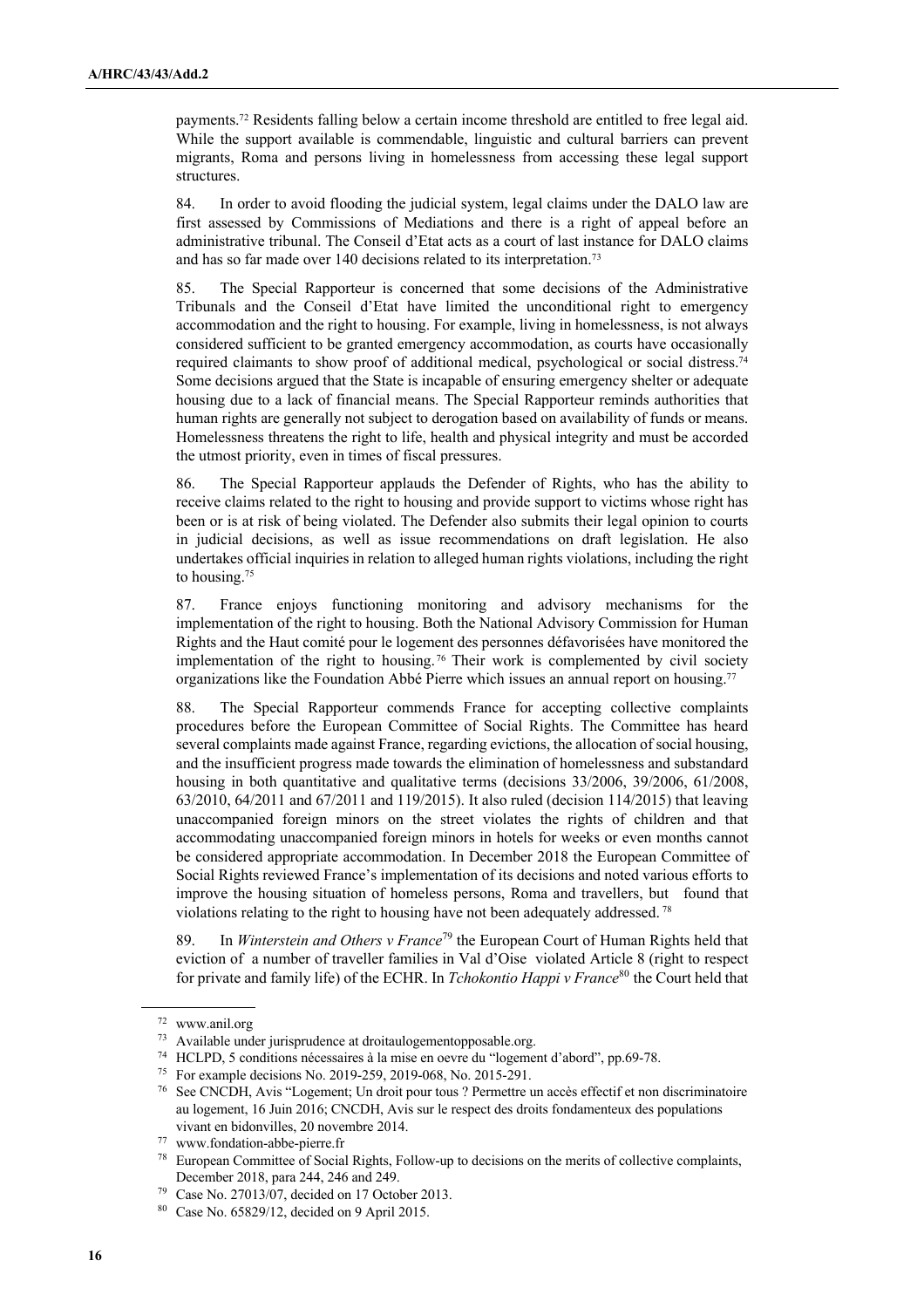France had violated the claimant's right to a fair trial for failing to re-house her through the DALO system for over three years after she was deemed eligible. The Court concluded that the Government could not rely on a lack of resources to excuse the delay.

## **VI. Conclusion and Recommendations**

90. **The housing conditions experienced by vulnerable and marginalized persons in France stand in contradiction to a nation that has a long tradition of the promotion of human rights and is now the seventh wealthiest on the planet. Housing affordability has become a significant problem with housing prices and rental costs on the rise. There is an insufficient supply of social housing in metropolitan areas for those in need. Informal settlements are often denied basic services and regularly subjected to forced evictions. Homelessness is increasing at a significant pace as an acute shortage in emergency shelters and longer-term housing deepens. Migrants fleeing civil conflict or extreme poverty have put additional strain on national and local Governments to ensure adequate and affordable housing for all, and live in some of the most egregious conditions. All of this, including barriers to access to justice and the opening of the housing market to private investors has resulted in a housing sector under siege, despite Government efforts. This situation requires immediate Government attention to ensure that the human right to adequate housing is fully respected and enjoyed by all.**

91. **France must be commended for enshrining the right to housing in its national legal order. The Special Rapporteur welcomes that France has put in place laws, policies and programmes intended to guarantee the right to adequate housing, for example: the DALO law makes the right to housing justiciable; a national hotline has been established to assist in accessing emergency services; and substantial resources have traditionally been allocated toward social housing and housing benefits, making France one of the top spenders in the European Union. France must increase its efforts to ensure that its commitment to the right to adequate housing, reaches all people, in particularly the most vulnerable and marginalized groups.**

92. **In this regard, the Special Rapporteur recommends that the Government of France:**

(a) **Review its National Housing Strategy (2018-2022) and make any necessary amendments to ensure it is fully consistent with international human rights law and obligations as outlined in the report of the Special Rapporteur on this issue (A/HRC/37/53).**

(b) **Improve cooperation and coordination between national, regional and local governments in addressing homelessness and other violations of the right to housing.** 

(c) **With respect to social and subsidized housing, the Government should:** 

(i) **Immediately reverse the decision to scale-back social housing expenditure which constitutes a retrogressive measure contrary to international human rights law.** 

(ii) **Retain and upgrade where necessary social housing units, and ensure resources are available to increase the supply of social housing to meet demand.** 

(iii) **Prohibit the sale of social housing to financial entities such as private equity and asset management firms, particularly in areas identified as having a "tense" housing market.**

(iv) **Ensure housing benefits are set at levels that are commensurate with household income and regional housing costs, so that beneficiaries are not required to pay more than a reasonable percentage of their income on housing.** 

(d) **The implementation of the DALO law must be improved to ensure that applicants identified as priority for social housing or rehousing are offered a decent and**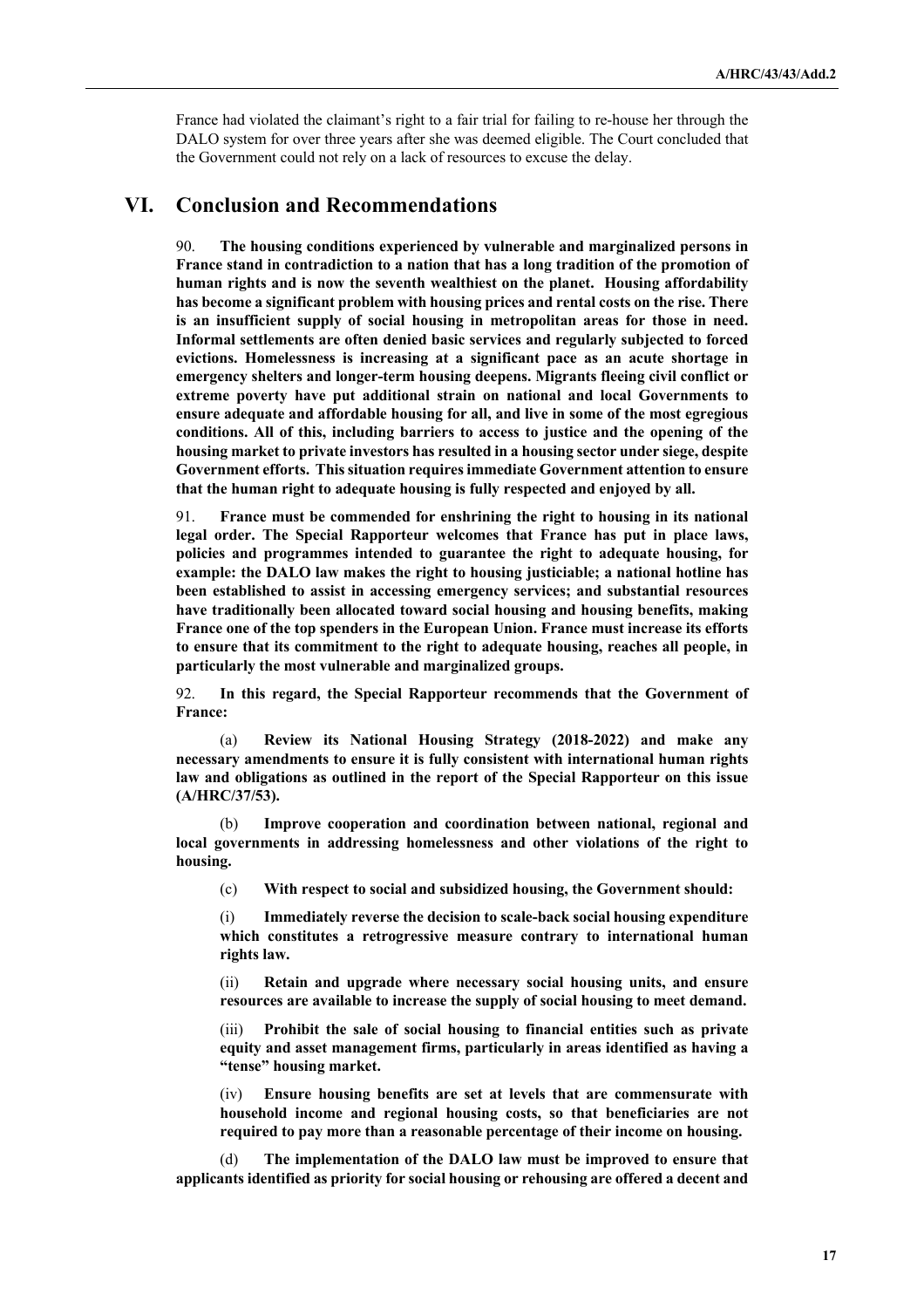**affordable home close to their current place of residence within six months. To this end, governments should:** 

(i) **Further enhance investment in social housing, in particular for the most disadvantaged, on a priority basis;**

(ii) **Increase fines for sub-national Governments that fail to construct sufficient social housing so that they actually stipulate the construction of new social housing. In other words, payment of fines must not replace the effective implementation of the right to housing;**

(iii) **Develop creative options to enhance the efficacy of the DALO law, including for example, augmenting the renting or acquiring private market housing units to ensure that those who have been on the DALO priority list for an unreasonable amount of time are housed immediately.** 

(e) **To address homelessness, France must:** 

(i) **Adopt in domestic law, policies and programmes that have as a key goal the elimination of homelessness by 2030 in keeping with commitments under the Sustainable Development Goals, Target 11.1. This should include identifying and addressing the structural causes of homelessness and implementing a robust housing first approach in all Departments across the country.** 

93. **The Government should also:** 

(ii) **Ensure within a reasonable time frame all requests for emergency accommodation through the 115 hotline are responded to immediately and that those using the service are provided with accommodation as needed. This will require increasing the number of short-term emergency shelters – with support services – to meet the needs of each jurisdiction. These shelters must remain open 12 months of the year. Those using shelters must be allowed to remain until longer term housing options are made available.** 

(iii) **Ensure that emergency shelters are accessible to anyone who identifies as homeless, with no additional criteria required. Those using emergency shelters should be offered, within the shortest possible time, stable long-term housing options in public or private housing with appropriate supports. Hotels should not be used as long term housing as they do not meet adequacy requirements under international human rights law.**

Ensure that homelessness, or having no fixed address, is not used to deny **individuals or families access to social benefits and services.** 

(f) **France must recognize in law, policy and practice that the right to adequate housing extends to all individuals regardless of their immigration status. This includes ensuring that emergency and temporary accommodation is available to all in need, irrespective of one's immigration status. Binding and secure firewalls must be put in place to ensure that Service Centres do not share the data of their clients with immigration services. Failing to do so will only exacerbate the number of migrants and asylum seekers living in homelessness too afraid to seek shelter with social institutions for fear of deportation.**

(g) **Regulation of the private market should be implemented including through legislative measures which:**

(i) **curb real estate speculation and the transformation of private accommodation into touristic rentals with a view to ensuring existing and new housing stock is predominantly occupied by local residents;** 

(ii) **review existing rent controls as to ensure rent levels cannot be increased beyond the rate of inflation annually;** 

(iii) **improve public inspection of housing and the enforcement of legislation requiring landlords to comply with housing, health and safety regulations. Where a landlord fails to consistently discharge this responsibility, placing at**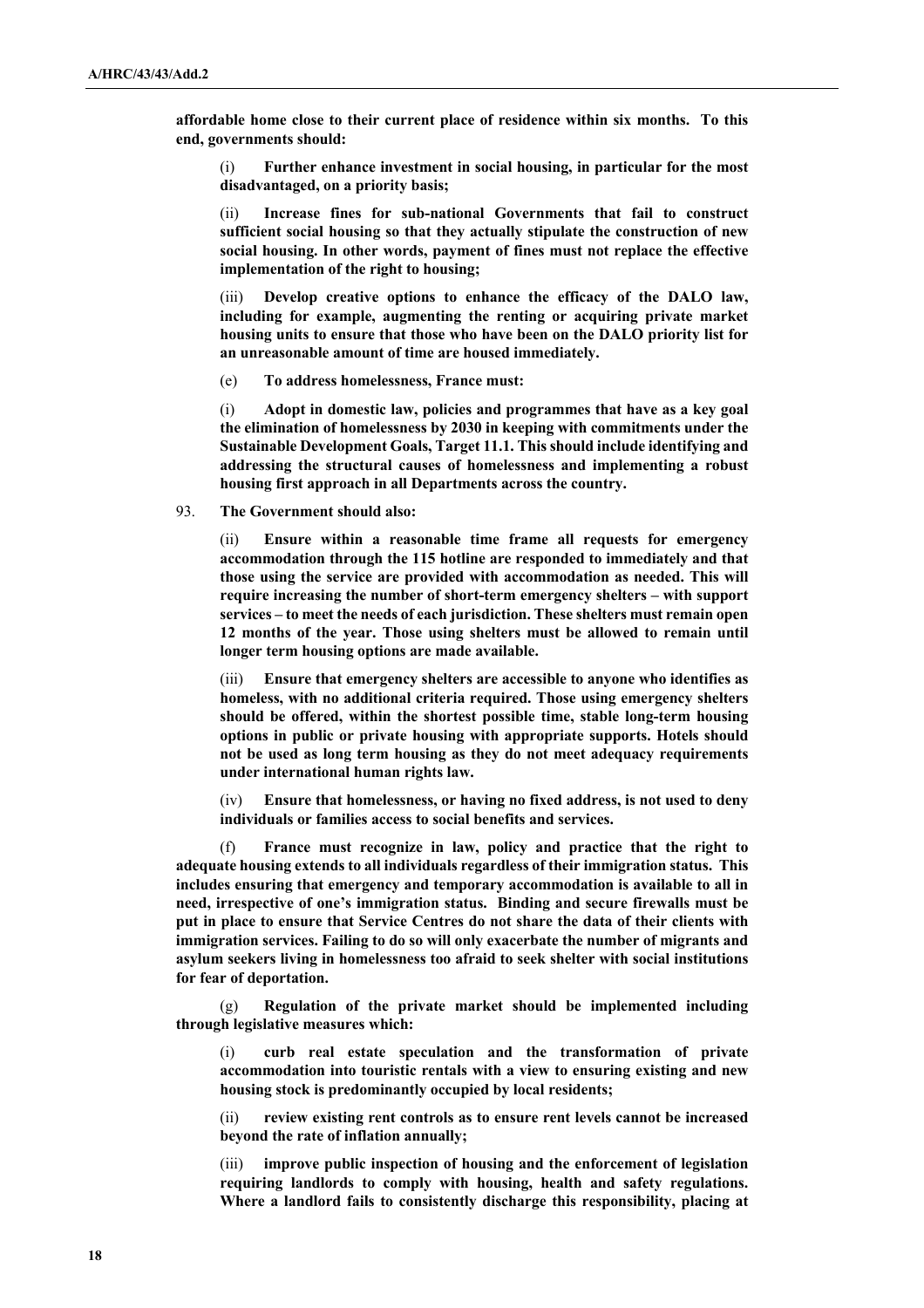**risk the well-being of their tenants, substantial penalties must be imposed and expropriation considered.** 

(h) **With respect to informal settlements, the government must:** 

(i) **Immediately discontinue the practice of withholding basic services as a means of curbing the growth of informal settlements and recognize in law that caravans may be a form of housing.** 

(ii) **Ensure security of tenure and access to basic services in all informal settlements in compliance with international human rights law, and in consultation with affected communities as set out in a recent report of the Special Rapporteur (A/73/310/Rev.1).** 

(iii) **Impose a moratorium on all forced evictions – including of irregular migrants residing in abandoned buildings, in tents or makeshift structures on sidewalks or on public lands – until the national legal framework governing evictions is brought in full conformity with international human rights law and international guidelines concerning evictions.** 

(i) **Lawful evictions – including for rental or mortgage arrears – that will result in homelessness must be prohibited by law. Where an eviction cannot be prevented or avoided, it must be coupled with appropriate rehousing or resettlement solutions in compliance with the right to adequate housing under international human rights law. This means, offering sufficient and suitable emergency shelter followed by long-term housing options in reasonable proximity to the original site.**

(j) **Financial subsidies and support should continue to be provided to improve housing conditions in QPVs while ensuring that improvements to these communities do not result in gentrification and the displacement of existing residents.**

(k) **In compliance with rights to non-discrimination and equality, France must ensure that everyone, including migrants and asylum seekers, as well as Roma and traveller communities, and single parent families are protected against discrimination in all aspects of housing. France must also make greater efforts to ensure that those living in QPVs do not experience discrimination based on their place of residence.** 

(l) **Modify building regulations to ensure that a sufficient percentage of all newly built housing, private or public, is fully adapted to ensure independent living of persons with disabilities within their communities and expand schemes to make exiting housing stock accessible and adapted.**

(m) **Implement the recommendations, decisions and judgements pertaining to the right to housing made by the Defender of Rights, the National Consultative Human**  Rights Commission, the Haut Comité pour le Logement des Personnes Défavortisées<sup>81</sup>, **the United Nations Committee on Economic, Social and Cultural Rights, the Office of the High Commissioner for Human Rights82, the European Committee of Social Rights and the European Court on Human Rights concerning the right to housing and related rights.**

<sup>81</sup> Defender of Rights, Exilés et droit fondamentaux, trois ans après le rapport Calais, pp.70-75; CNCDH, Avis "Logement : Un droit Pour Tous?", 16 June 2016, pp 46-55 ; HCPLPD, "5 conditions

nécessaires à la mise en oevre du "Logement d'abord", November 2018. 82 E/C.12/FRA/CO/4, para 35-43, OHCHR, No one left behind, pp. 11, 14 and16.